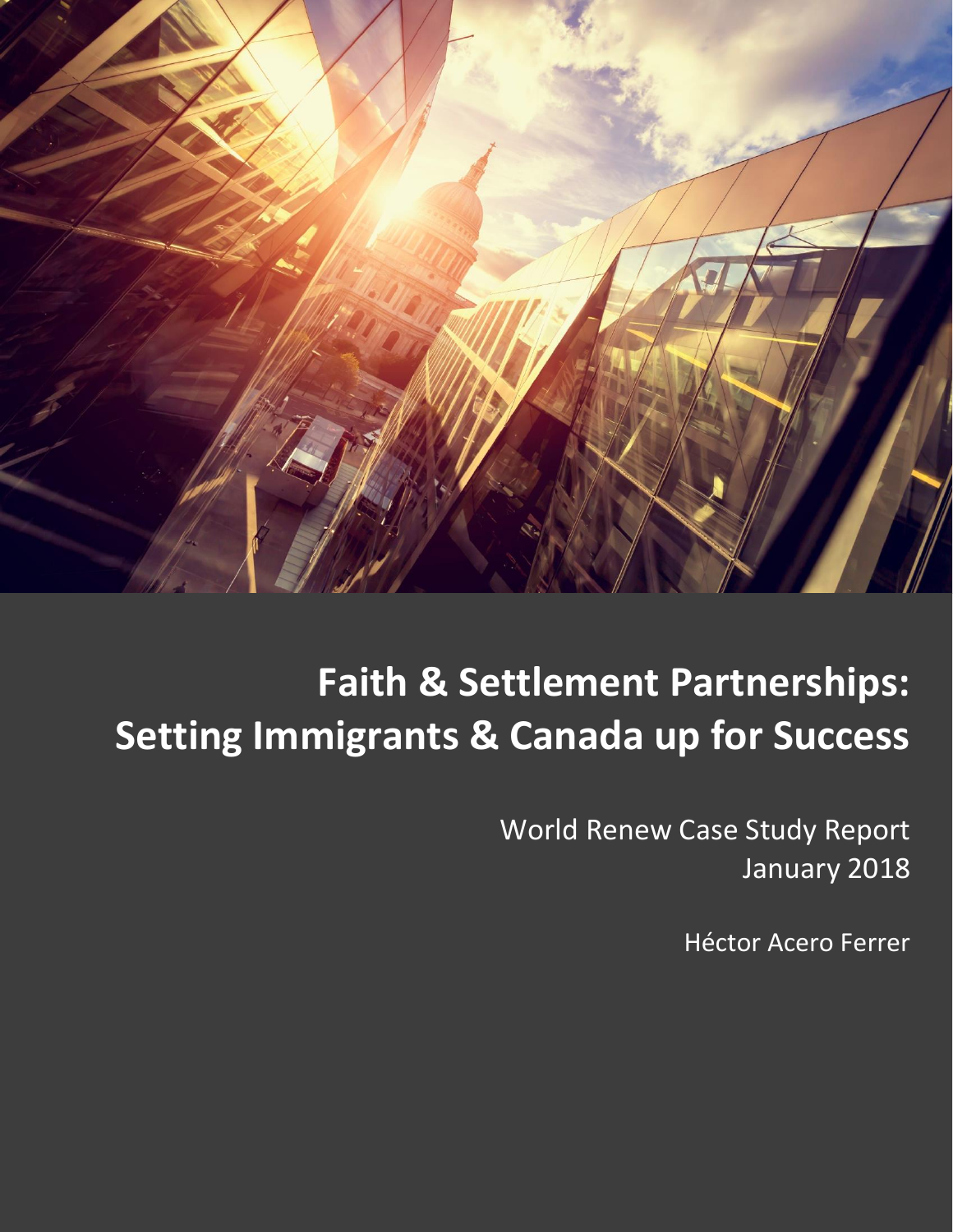Faith and Settlement Partnerships: Setting Immigrants and Canada up for Success is a research partnership intended to explore partnerships between faith-based and government-funded settlement organizations in Ontario. This two-year project is led by the Centre for Community Based Research (CCBR) and funded by the **Social Sciences and Humanities Research Council of Canada (SSHRC)**. More information about this project can be found at:

#### www.communitybasedresearch.ca/Page/View/Faith & Settlement Partnerships

The project used multiple methods. Case studies were held within the local study sites (Toronto, Peel, Waterloo Region, London). Other methods included a literature review and a cross-site organizational survey. Reports were written for each method.

#### **Research Partnership**

Jim Cresswell **Ambrose University** Doug Binner The Salvation Army Ida Kaastra-Mutoigo Rebecca Walker Cameron Klapwyk World Renew

Rich Janzen Centre for Community Based Research Joanna Ochocka Centre for Community Based Research Kyla English Centre for Community Based Research Chris Brnjas Centre for Community Based Research Ronald A. Kuipers **Institute for Christian Studies** Héctor Acero Ferrer **Institute for Christian Studies** Michael Skaliin **Interfaith Council of Peel** Huda Hussein London & Middlesex Local Immigration Partnership Mohammed Baobaid Muslim Resource Centre for Social Support and Integration Elyas Farooqi Muslim Resource Centre for Social Support and Integration Aamna Ashraf **Peel Newcomer Strategy Group** Trisha Scantlebury Peel Newcomer Strategy Group Idrisa Pandit **Renison University College** Victoria Esses The University of Western Ontario Vera Dodic Toronto Newcomer Office Mark Chapman Tyndale University College and Seminary Giovanna Heron Tyndale University College and Seminary Tara Bedard Waterloo Region Immigration Partnership Sarah Best Wilfrid Laurier University World Renew World Renew

#### **Site Team – Peel Region**

Ida Kaastra-Mutoigo Rebecca Walker Cameron Klapwyk World Renew Ronald A. Kuipers **Institute for Christian Studies** Héctor Acero Ferrer **Institute for Christian Studies** 

World Renew World Renew

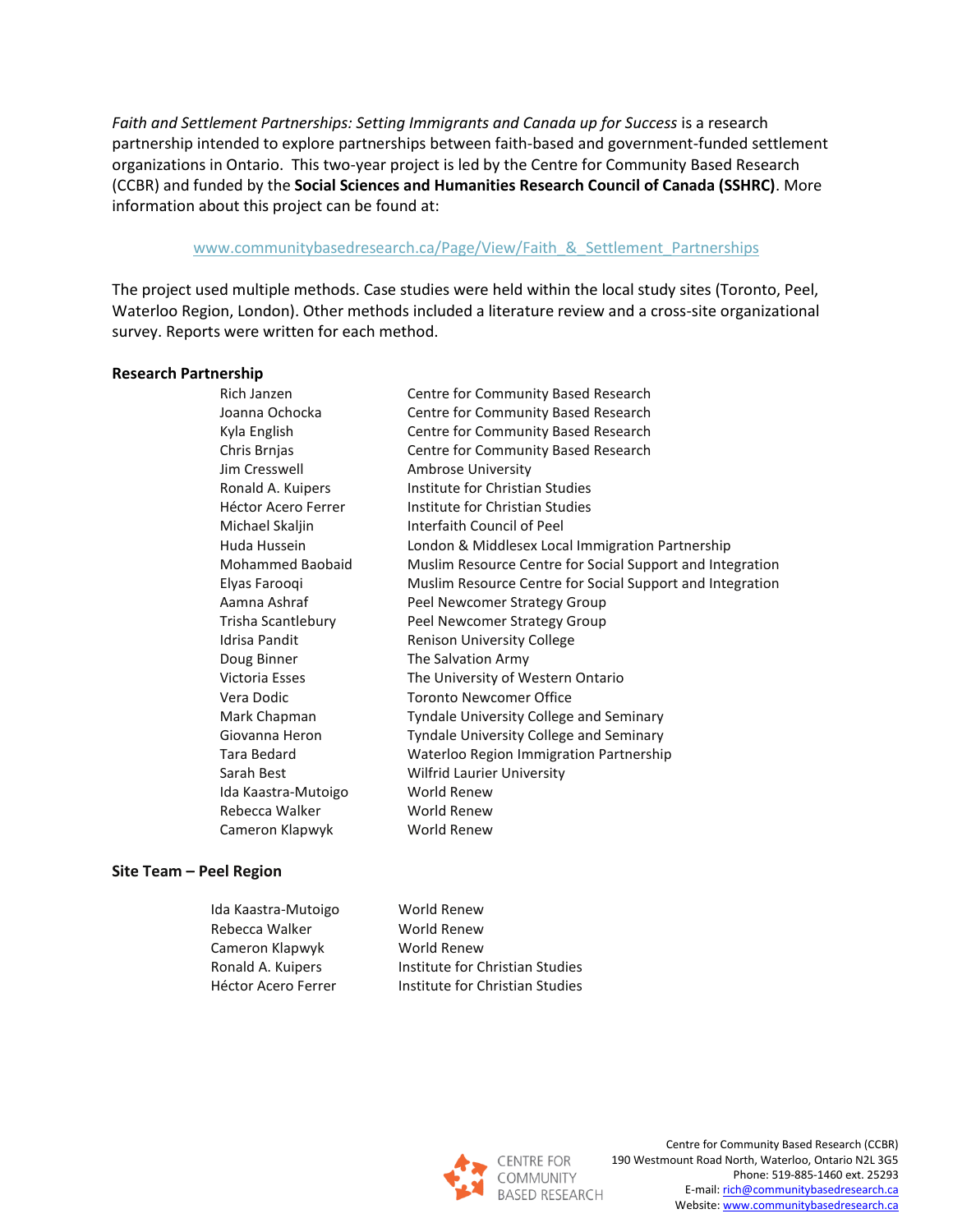### **Table of Contents**

| Context                                                                               | 3  |
|---------------------------------------------------------------------------------------|----|
| Private Sponsorship through World Renew                                               | 5  |
| World Renew (Description and Staffing)                                                | 7  |
| Methodology                                                                           | 8  |
| Overall findings                                                                      | 10 |
| Vision: To what extent are faith/settlement partnerships viewed positively?           | 10 |
| Structure: What types of partnerships presently exist and how could they be improved? | 15 |
| Process: How can effective partnerships be better facilitated?                        | 20 |
| Conclusions                                                                           | 24 |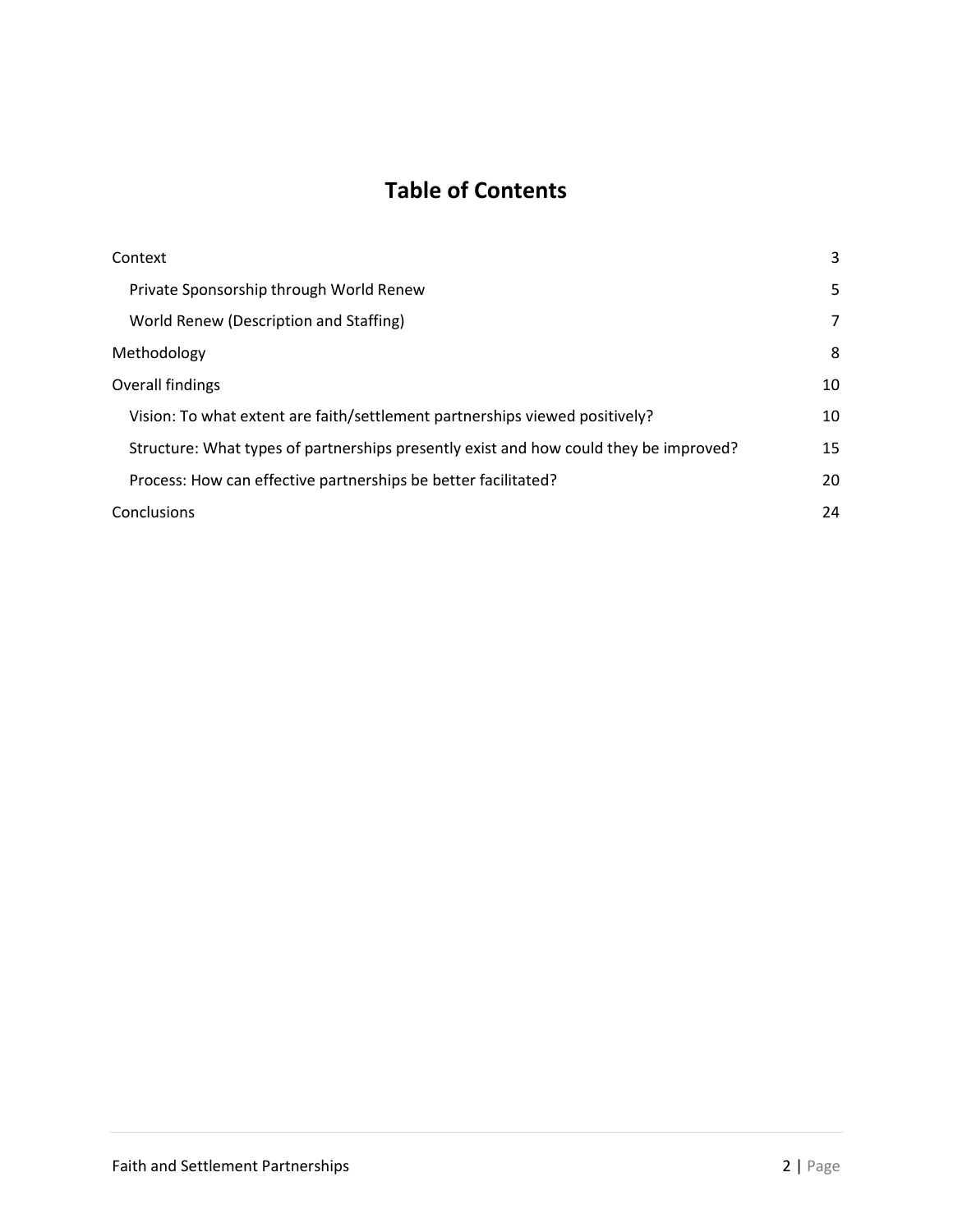### **Context**

In order to provide context for the results that will be outlined in this report, we will first offer a brief description of World Renew's vision, mandate, and organizational structure. World Renew is one of the community partners of the "Faith and Settlement Partnerships" research project, acting as the community lead for the data collection of this case study and providing its Refugee Sponsorship Program as an object of analysis. As a development and relief agency, World Renew's social justice commitments emerge out of its faith-informed mandate to serve communities without distinctions<sup>1</sup>.

Members of World Renew, mobilized by their Christian values, "join communities around the world to renew hope, reconcile lives, and restore creation" ([https://worldrenew.net/about-us\)](https://worldrenew.net/about-us). This aspect of World Renew's mandate is necessary to understand the motivations behind its work in the area of refugee settlement. The restoration of the lives of newcomers in Canada – through a successful settlement process that dynamically involves newcomers, their sponsors, and the larger community – is the ultimate goal of World Renew's role as a Sponsorship Agreement Holder (SAH).

In its capacity of SAH, World Renew is located at the heart of a network of relationships between diverse settlement-related bodies. In the following pages, we will provide an overview of the vision, structure, and processes of World Renew's Refugee Settlement Program. By directing our attention to World Renew's vision, structure, and processes, we will assess this organization's disposition to be in partnership with sponsoring groups, governments, and settlement agencies.

Before beginning our overview of its Refugee Settlement Program, we should clarify that as a SAH World Renew is one of many community organizations that "have signed sponsorship agreements with the Government of Canada to help support refugees from abroad when they resettle in Canada" [\(https://www.canada.ca/en/immigration-refugees-citizenship/services/refugees/help-outside](https://www.canada.ca/en/immigration-refugees-citizenship/services/refugees/help-outside-canada/private-sponsorship-program/agreement-holders.html)[canada/private-sponsorship-program/agreement-holders.html\)](https://www.canada.ca/en/immigration-refugees-citizenship/services/refugees/help-outside-canada/private-sponsorship-program/agreement-holders.html). Therefore, SAHs are private organizations that have entered into partnership with the Canadian government to help administer the Private Sponsorship of Refugees Program (PSR), by which private citizens/groups or private organizations take the responsibility of settling newcomers within communities across Canada. In virtue of this unique role in the settlement sector, SAHs are simultaneously in contact with government bodies and sponsoring groups.

In addition to their significance in the development of partnerships, many of the SAHs are faithinformed, thus offering particular relevance to our research.<sup>2</sup> In fact, as a faith-informed organization, World Renew boasts one of the longest SAH track records in the country dating back to the Canadian response to the Indochinese refugee crisis in the 1970s. In addition, World Renew was one of the first

 $\overline{\phantom{a}}$ 

 $1$  In an attempt to include a broad variety of initiatives, we will refer to organizations inspired by a faith tradition, such as World Renew, as faith-informed.

<sup>&</sup>lt;sup>2</sup> For a comprehensive list of the SAHs across Canada, see: [https://www.canada.ca/en/immigration-refugees](https://www.canada.ca/en/immigration-refugees-citizenship/services/refugees/help-outside-canada/private-sponsorship-program/agreement-holders/holders-list.html)[citizenship/services/refugees/help-outside-canada/private-sponsorship-program/agreement-holders/holders](https://www.canada.ca/en/immigration-refugees-citizenship/services/refugees/help-outside-canada/private-sponsorship-program/agreement-holders/holders-list.html)[list.html.](https://www.canada.ca/en/immigration-refugees-citizenship/services/refugees/help-outside-canada/private-sponsorship-program/agreement-holders/holders-list.html)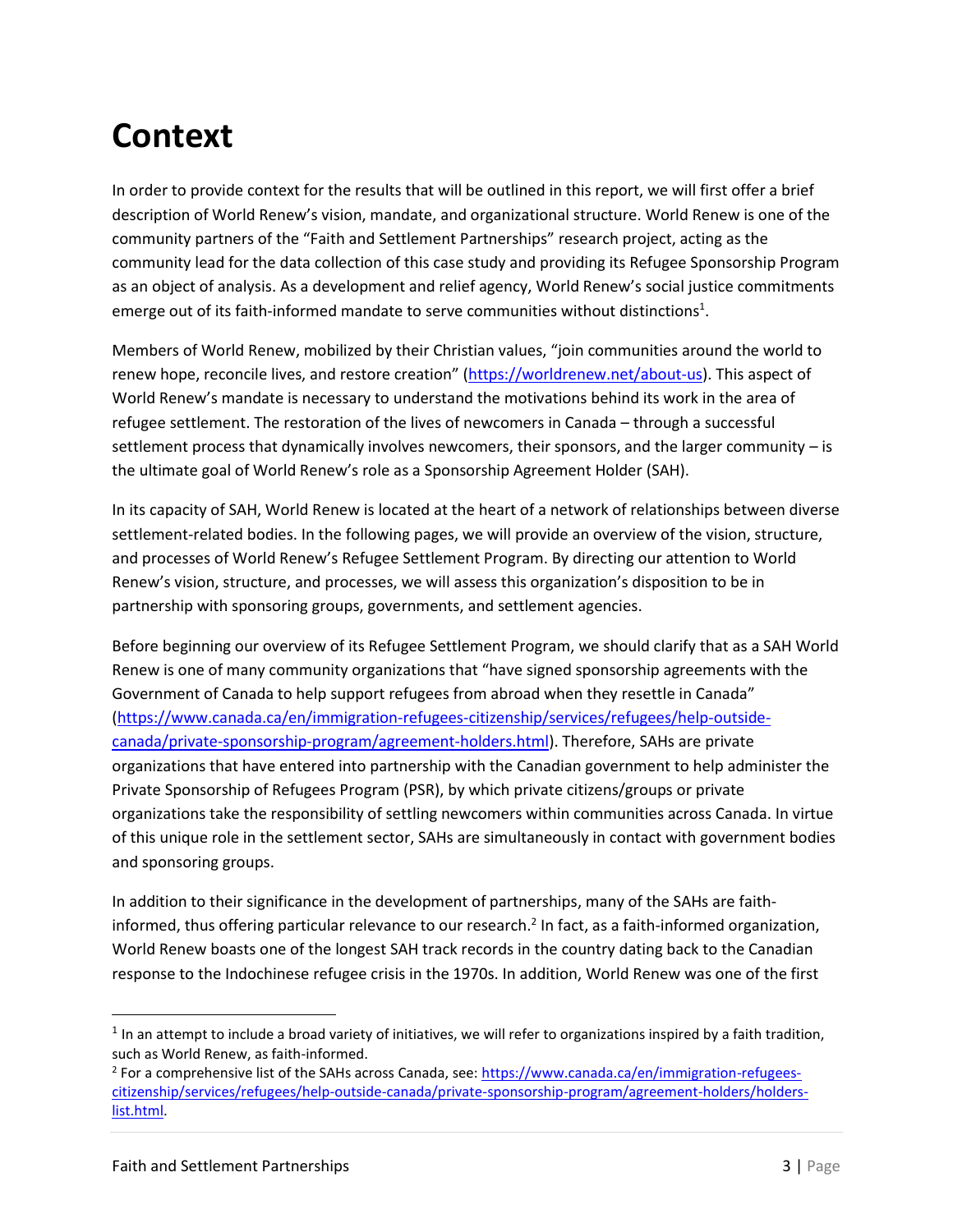groups to sign the Master Agreement with the Government of Canada (now referred to as Sponsorship Agreement) at the inception of the Private Sponsorship of Refugees Program in 1979. Indeed, World Renew's experience and positioning in the landscape of refugee-settlement through private sponsorship was key to the success of this case study.

Participants in our interviews confirm the key role that SAHs play in refugee settlement. This is, in fact, one of the emergent themes highlighted in our research results. In most cases, respondents were emphatic about the commitment of World Renew to their sponsoring mission, identifying that, from beginning to end, its staff members serve as companions to refugees and sponsors in the complex settlement process. It is poignant to end this section with the words of one key informant in which World Renew is described:

*"They're a great organization. If there's anything you're stuck on, they're willing to actually go the extra mile and provide that for you. Filling in forms, they actually had a good booklet, we'd been working on a new booklet across Canada to actually help newer sponsors. So they're constantly seeking more information but also they're there to help us if we get stuck and frustrated. They've been a wealth of information." –Private Sponsor*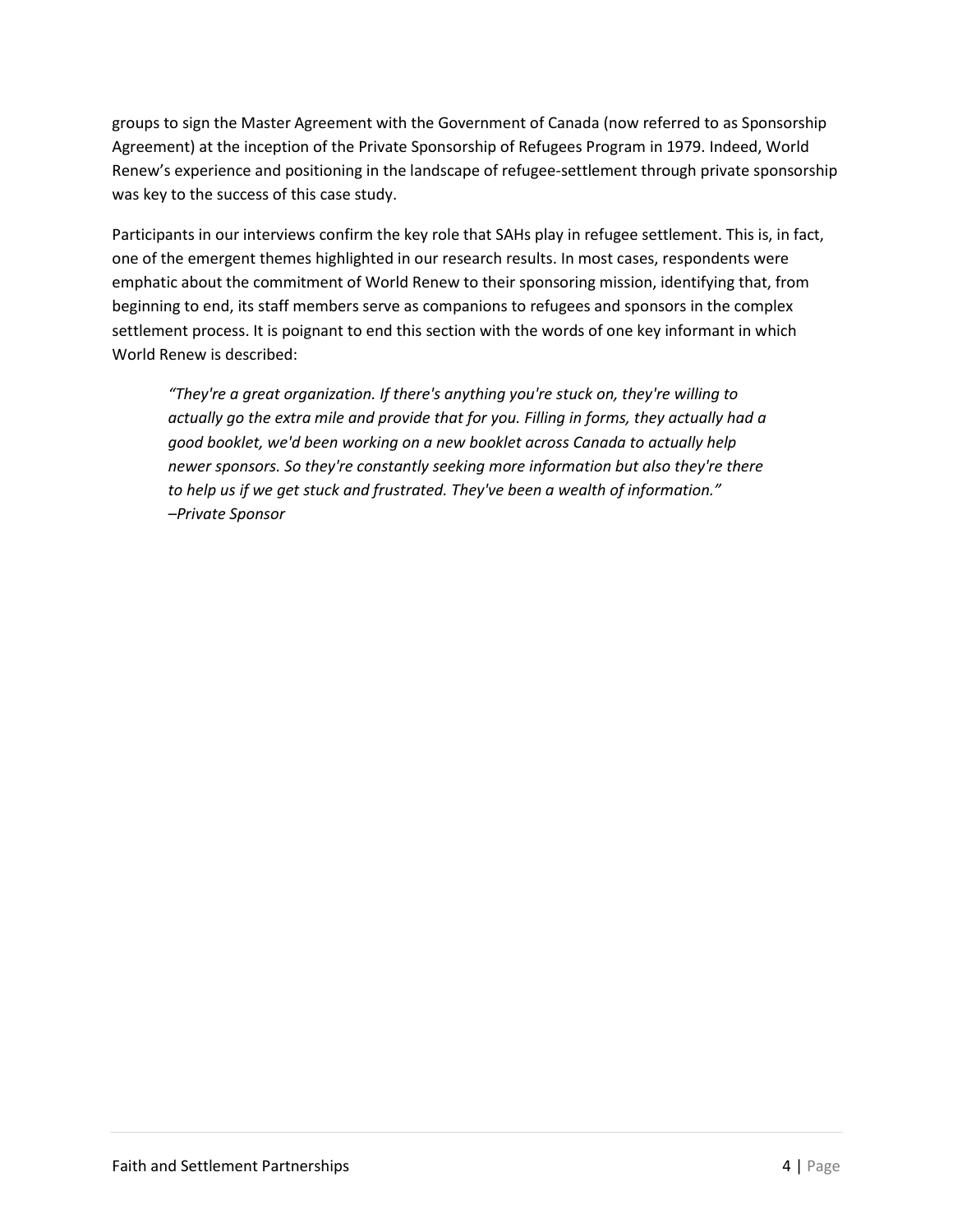### *Private Sponsorship Refugee Program at World Renew*

• *PSR Structure and History:* The PSR enables Canadians to extend protection to a larger number of refugees and to expand the number of resettlement spaces available to refugees above and beyond that which the government resettles through the Government Assisted Refugees Program (GAR). Through the inclusion of private citizens/organizations in the settlement process, the PSR gives Canadians the unique opportunity to play a meaningful role in the welcome and integration of refugees to Canada. Since its implementation in 1979, the PSR program has allowed Canadians to offer protection and a new home to more than 275,000 refugees.

The PSR program was first introduced in the 1976 Immigration Act (which took effect in 1978). This program allowed individuals to be involved in resettling refugees outside of the GAR Program. The Government of Canada developed and signed Master Agreements with incorporated organizations interested in sponsoring refugees through their constituent groups. These changes in the legal framework took place as the Indochinese refugee crisis was unfolding. The outpouring of public concern and interest to support the Indochinese refugees, combined with the 1976 Immigration Act, effectively launched the PSR. In addition, the Government initiated a one-to-one matching program whereby each private sponsorship was matched by a Government of Canada sponsorship.

• *World Renew's Motivation:* World Renew views its involvement with the PSR program as a direct response to a number of passages in the Christian scriptures that highlight the themes of justice, hospitality, and service. Of particular importance is the gospel's call to "welcome the stranger." The scriptural text Micah 6:8 informs World Renew's organizational mandate of "Living Justice, Loving Mercy, Serving Christ" and the Lord's Prayer, "Your Kingdom come, your will be done, on earth as it is in heaven," mobilize World Renew to social action in the construction of a better world.

World Renew is convinced that one tangible way in which the church can participate in the call to action embedded in the Christian scriptures is by helping refugees arrive and settle safely in Canada. The Mission of World Renew's Refugee Office is to partner with churches, individuals, and refugee organizations to facilitate the process of refugee sponsorship to Canada in collaborative activities of love, mercy, justice, and compassion as well as to advocate for refugee rights globally.

- *World Renew's History with PSR:* Many Christian Reformed churches, out of which World Renew emerged as an organization, were involved in the Indochinese resettlement movement. As a post-World War II Dutch immigrant community, many remembered the suffering experienced under the Nazi regime, how many tried to protect Jewish people, and the challenges and blessings of moving to a new country. Their experiences made them open and compassionate to the suffering of others and many sought to reach out and provide protection for others in need. Many of the church volunteers involved in responding to the Indochinese refugee crisis have remained active in resettlement and with refugee issues.
- **Other Involvement:** Since the inception of the PSR program, World Renew has worked with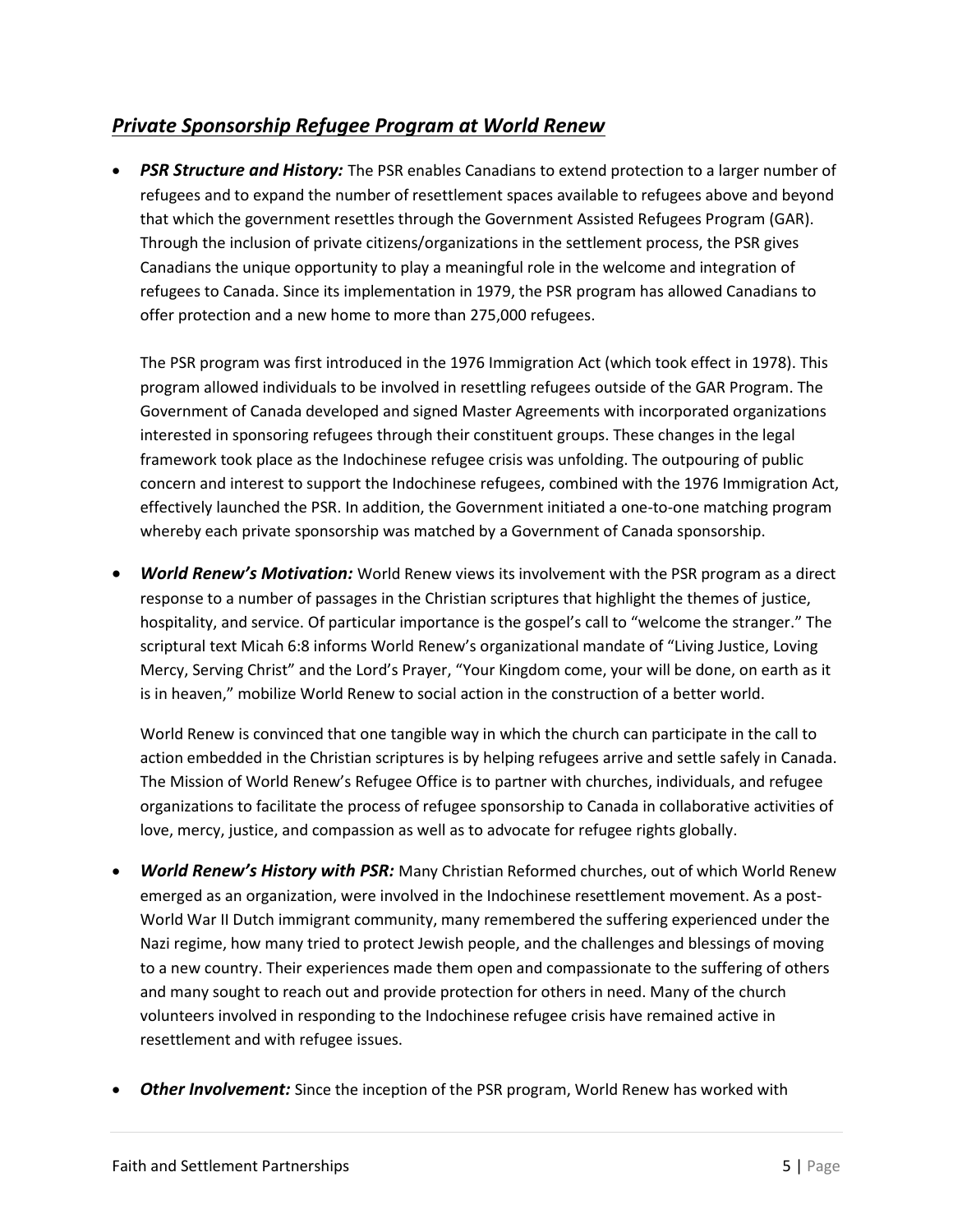churches to respond to the many and diverse needs of refugees from around the world, providing them with hospitality, friendship, support, and encouragement. World Renew has sponsored refugees through various government initiatives over the years such as the Visa Office Referred Program (VOR), the Joint Assisted Sponsorship Program (JAS), the Karen Project, and the Blended Visa Office Referred Program (BVOR). World Renew has sought to be fair and equitable in its resettlement objectives by supporting and resettling refugees no matter their faith or country of origin. It has sponsored refugees of diverse nationalities and from many different countries of asylum. During the recent Syrian crisis, many Christian Reformed churches across the country sponsored Syrians and there was also a large number sought to sponsor the many other refugees in need.

World Renew has been active in the broader sponsorship community through membership in the SAH Association and the Canadian Council for Refugees (CCR). World Renew staff members have served on the SAH Council, the NGO-Government Committee, the Sponsorship Agreement Holder Secretariat, as well as the Overseas Protection Working Group of the CCR. Also, for many years World Renew chaired the meetings of the Southern Ontario Sponsorship Group (SOSG) and continues to be an active participant in it.

World Renew has had a history of advocating for policy changes that would be of benefit to refugees and their integration to a new life in Canada. World Renew works in cooperation with advocacy agencies such as the Centre for Public Dialogue, Citizens for Public Justice and the CCR. Lastly, World Renew promotes and provides resources to churches about refugee justice and policy issues and encourages churches to be actively engaged in advocating for the rights of refugees.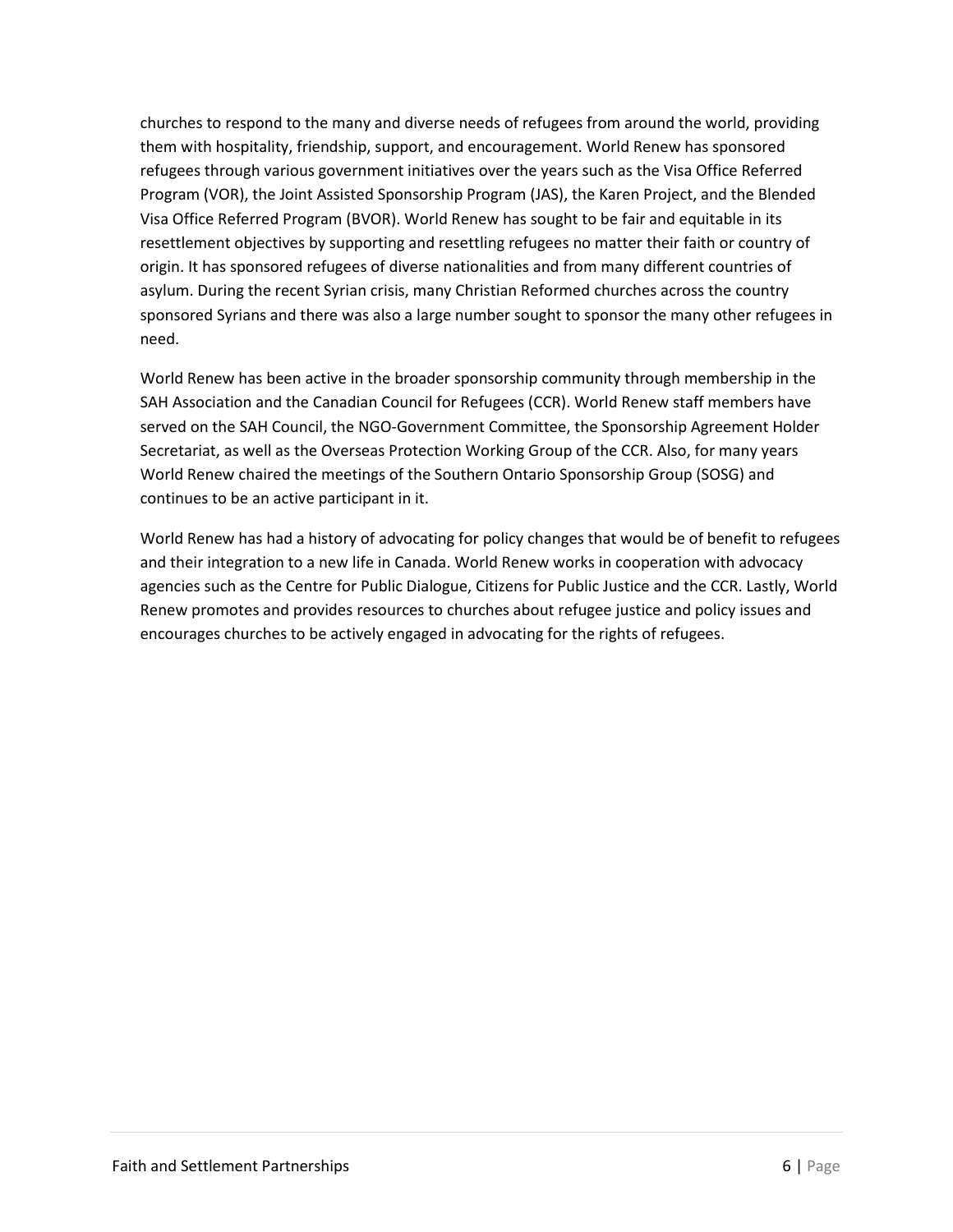### *World Renew (Description and Staffing)*

The staff involved with the Refugee Program has grown since its inception in 1979. Initially, the refugee office was staffed by one part-time position; this grew to two part-time positions, equivalent to just over one full time position. In 2015, with the Syrian crisis, World Renew increased one staff, initially part time and later full time. Then another full time person was hired, for a total of three full time positions (two of these positions will be funded until June 30, 2018). The current staff of World Renew's Refugee Program consists of one Refugee Coordinator and two Program Associates.

World Renew's *Refugee Coordinator* is responsible for supervising all activities of the Refugee Program. Additionally, the *Refugee Coordinator* oversees the approval of refugee sponsoring groups that partner with World Renew, the development of all refugee sponsorship applications, and the development of all communication and advocacy materials and resources. The *Refugee Coordinator* liaises regularly with key program partners such as Immigration Refugees and Citizenship Canada (IRCC), the United Nations High Commission for Refugees (UNHCR), the International Organization for Migration (IOM), the Canadian Council for Refugees and the Sponsorship Agreement Holder's Association. This staff member also manages all special projects and provides presentations to churches and community groups interested in refugee sponsorship.

World Renew's *Program Associate*s are responsible for reviewing and assessing refugee sponsorship applications, and providing written and verbal feedback to sponsors and applicants. They offer guidance to sponsors from their initial inquiry about the program to the final submission of a sponsorship application. In addition, the *Program Associates* provide regular application status updates to sponsors as information becomes available to World Renew. They ensure all sponsors receive arrival information in a timely fashion and ensure that all information management spreadsheets of the Refugee office are kept up to date.

Additionally, the *Program Associates* develop communications materials to promote the refugee program through research, interviews, and story writing, and provide support and guidance to sponsors as they welcome and resettle sponsored newcomers. They are active in developing and updating sponsorship resource materials as well as in monitoring settlement with sponsoring churches.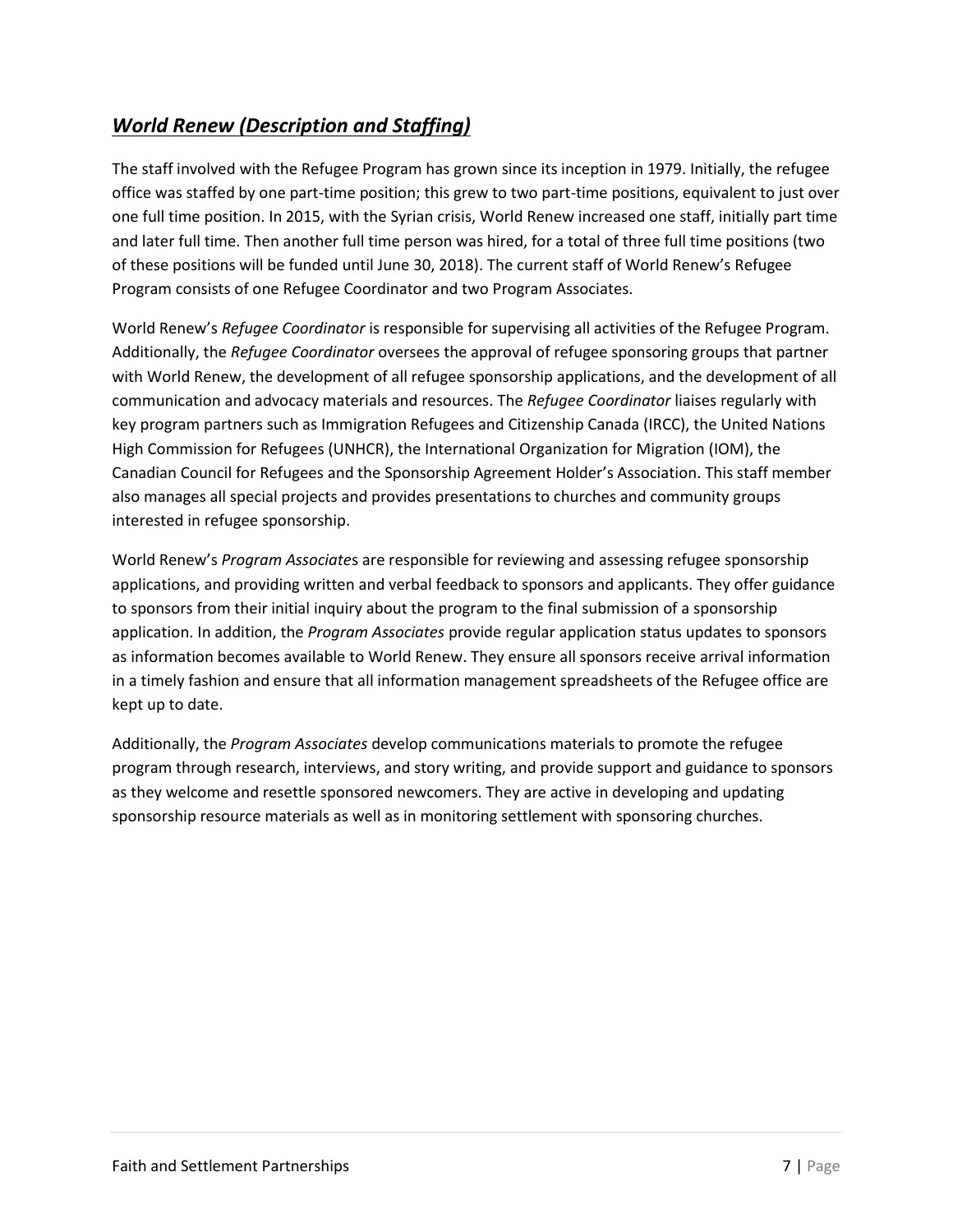## **Methodology**

In this case study we have traced the successes, challenges, enablers and barriers of some of the partnerships that have historically emerged out of the PSR program. In order to accomplish this, we collated a number of narratives of SAHs representatives, World Renew staff, and Private Sponsors, attempting to build a cohesive portrayal of the impact of partnerships (particularly faith-settlement partnerships) in refugee settlement. We have also surveyed a number of documents produced by World Renew to guide different constituencies through the PSR program over the years.

The juxtaposition of the perspectives of Private Sponsors, SAHs, and some literature on the topic have allowed us to identify: (1) some of the contributions of SAHs to partnerships that lead to successful newcomer-settlement outcomes; and, (2) the advantages of pursuing greater collaboration between the faith and settlement sectors – as seen in the PSR program – for the overall landscape of newcomersettlement in Canada.

Given the structure of PSR, stories of success in settlement within this program usually take place through partnerships between private individuals (or collectives) and government-supported agencies, community initiatives, and local businesses. Therefore, our goal was to effectively describe the ways in which the faith and settlement partnerships that have emerged within the PSR program can further the integration and settlement of refugees, identifying exemplary models, helpful resources, and best practices. As a Sponsorship Agreement Holder (SAH), our partner World Renew has a unique vantage point, possessing a wealth of experiential knowledge of PSRs.

Our three-tiered research combined two research methods: Focus Groups, and Key Informant Interviews. Through this approach we were successful in obtaining narrative/qualitative data from (1) selected representatives from faith-informed SAHs, (2) World Renew staff, all of whom have experienced the interaction/collaboration between government and faith-informed organizations in the PSR program, and (3) selected private sponsors.

<span id="page-8-0"></span>In the first tier of this case study, three Key Informants from faith-informed SAHs were interviewed. We specifically chose individuals from faith-informed SAHs because of their first-hand knowledge of the collaboration between government and faith-informed organizations in the type of resettlement process that takes place through the PSR program. We undertook these KI interviews in order to trace alreadyexistent practices, their benefits, pitfalls, and their historical development within diverse communities. Through these interviews, we also attempted to provide alternative accounts to that of World Renew of faith and settlement partnerships.

In the second tier, we conducted a Focus Group with World Renew staff members. Given their experience dealing with organizations and individuals on both sides of the faith-settlement divide, through this Focus Group we gained insight into the vision, structure, and outcomes of their own experience of partnership with both types of organizations. Additionally, we were able to outline their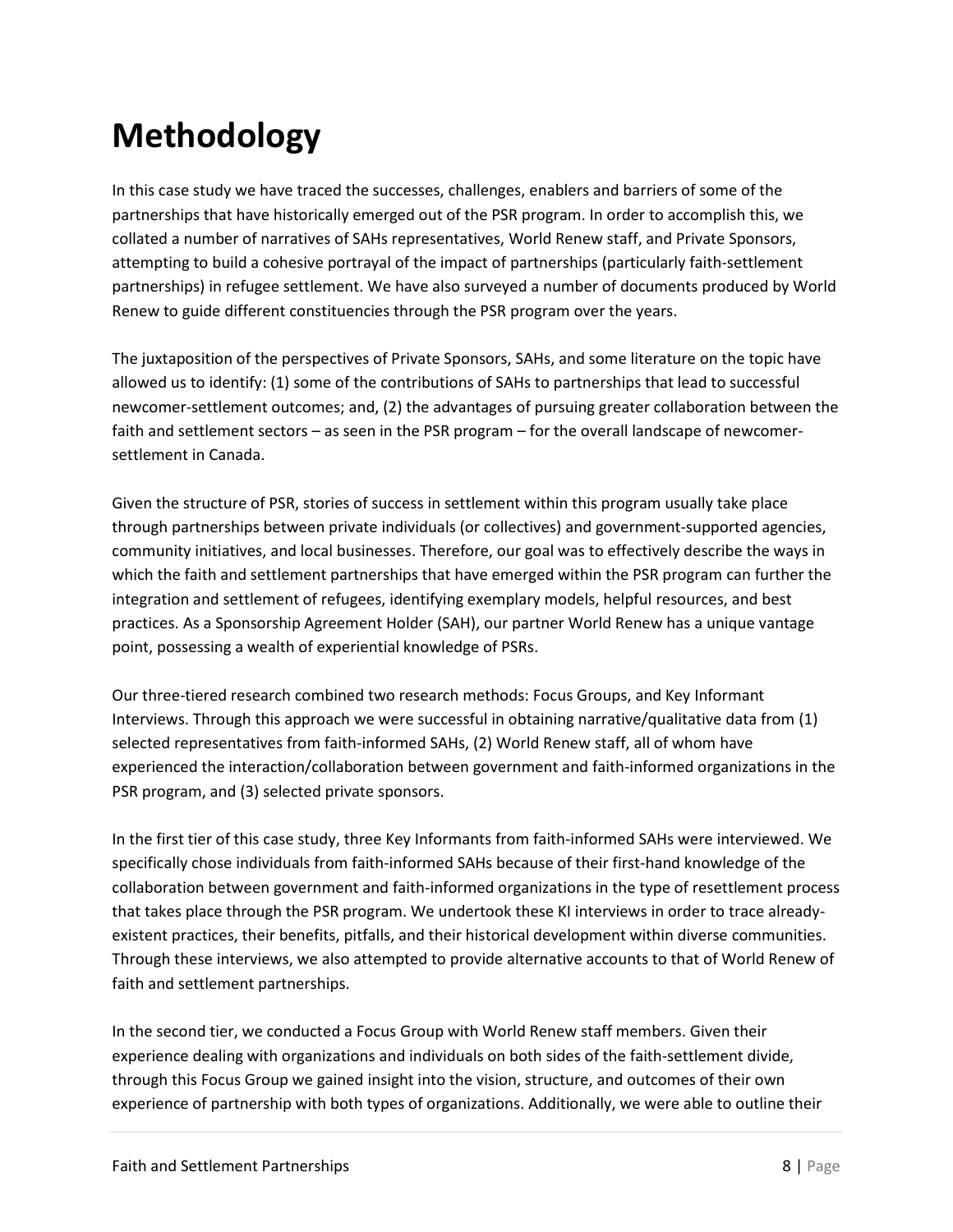experience facilitating this type of partnership amongst third parties. Given the fact that the private sponsors interviewed in this case study used World Renew as their SAH, it was important for us to build the narrative from both angles (that of the private sponsors and that of their SAH), which was guaranteed by including the voices of the World Renew staff in our data.

<span id="page-9-0"></span>In the last tier of our case study we conducted eight Key Informant Interviews with private sponsors. Selected from World Renew's database, we were careful to select private sponsors who are both longterm sponsors (some of them involved in the program since its inception, in response to the Indochinese refugee crisis) and recent ones (some of them from organizations/communities responding to the Syrian crisis). All of these interviews took place with individuals belonging to faith congregations or connected to faith-informed groups. The goal of this part of the process was to identify elements distinctive to PSR settlement, tracing the immediate and long-term impact of the partnerships proper to the PSR program in the successful the settlement of newcomers in Canada.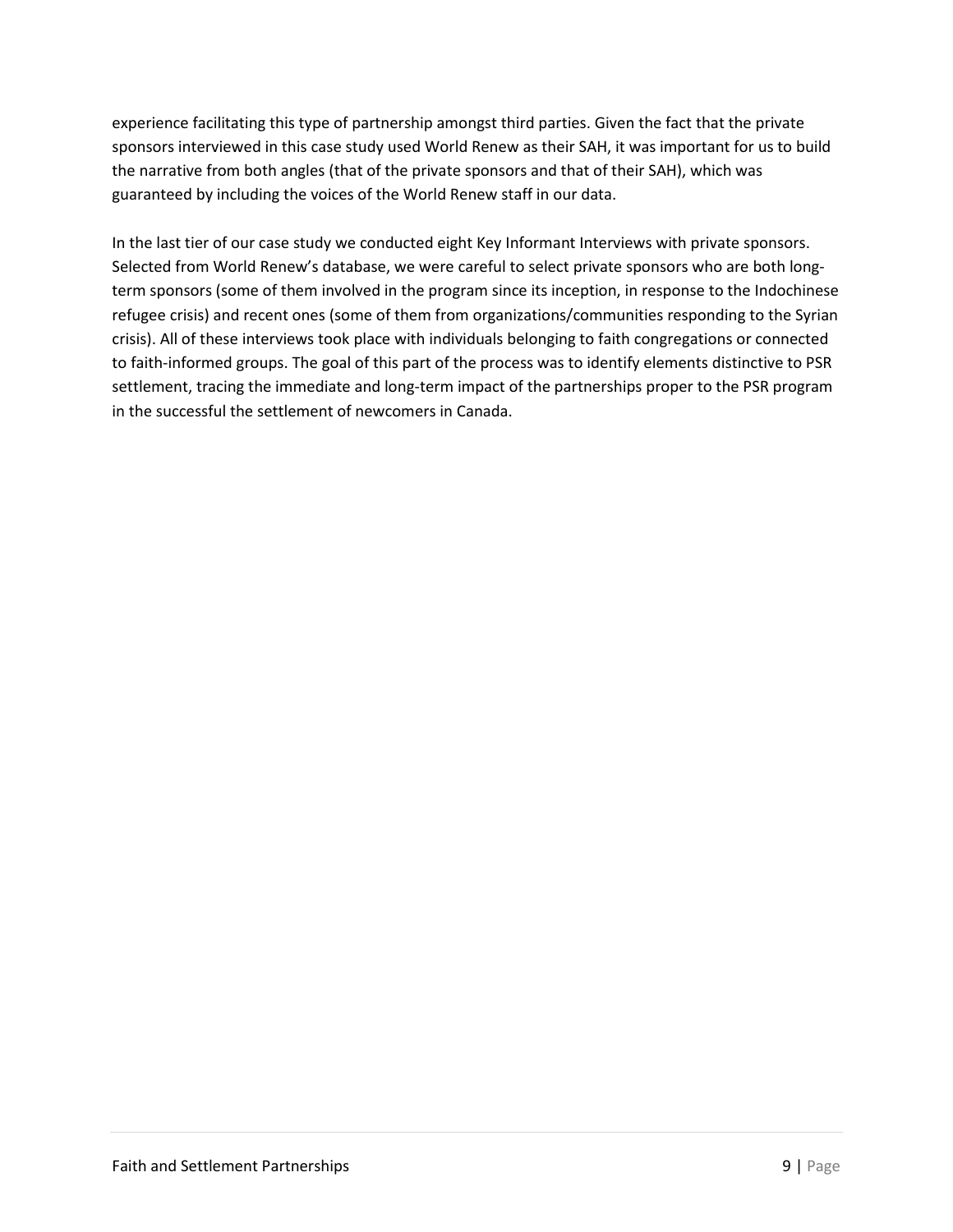## **Overall findings**

### *Main themes*

### **Vision: To what extent are faith/settlement partnerships viewed positively?**

Prior to presenting the results of this case study, it is necessary to clarify that the word 'partnership' failed to adequately describe the spectrum of exchanges operative in the PSR world. For most of the private sponsors, SAH representatives, and World Renew staff interviewed in the context of this case study, the word partnership only responds to one type of exchange. In light of such experiences, the diverse connections between community-based initiatives, government bodies, private persons, and faith-informed organizations that take place in the context of PSR explains for the unique success of this program and should be accounted for. Hence, our retelling of most of their stories of success relies on our ability to account for the ways in which SAHs and private sponsors hold different levels/formats of exchange in creative tension with one another, facilitating both long-term planning and immediate response to local, emerging needs.

Interviewees frequently voiced a great concern about the possible exclusion of informal exchanges from our interview discussions given that our object of study was 'partnership.' Although the "Faith and Settlement Partnerships" research outline defines 'partnership' as a broad concept that can include notformalized interactions between parties (a definition that was shared with all participants at the beginning of our interviews), private sponsors, SAH representatives, and World Renew staff felt that grouping such a diverse set of practices under one umbrella term would be, in itself, a barrier. Hence, it is our duty to report this concern and make it one of our main research findings.

Having said that, while 'partnership' was not necessarily identified as the operative word in most of our interviews, there were a number of interactions amongst organizations that do fall under the concept of 'partnership' as defined by this research. In addition, there are a number of terms that can illustrate the effective exchanges between the faith and settlement sectors that this research attempted to explore, which we will explore. These experiences vary from informal, occasional interactions between members of different groups to fully structured, ongoing exchanges at the organizational level. For the sake of this case study, and responding to the concern of our interviewees, all of these experiences have space in our reporting. Of particular importance are the ways in which these diverse exchanges interact and complement one another, producing what ultimately could be considered successful settlement processes. Therefore, we will begin our description of main themes with an in-depth consideration of this point.

1. **Collaboration, Cooperation, Referral, Relationship:** In light of the aforementioned concern, we have grouped the diverse experiences of formal and informal exchanges that this case study has revealed under the terms 'cooperation', 'collaboration', 'referral', and 'relationship.' These terms correspond to the expressions utilized by interviewees to describe their own experiences of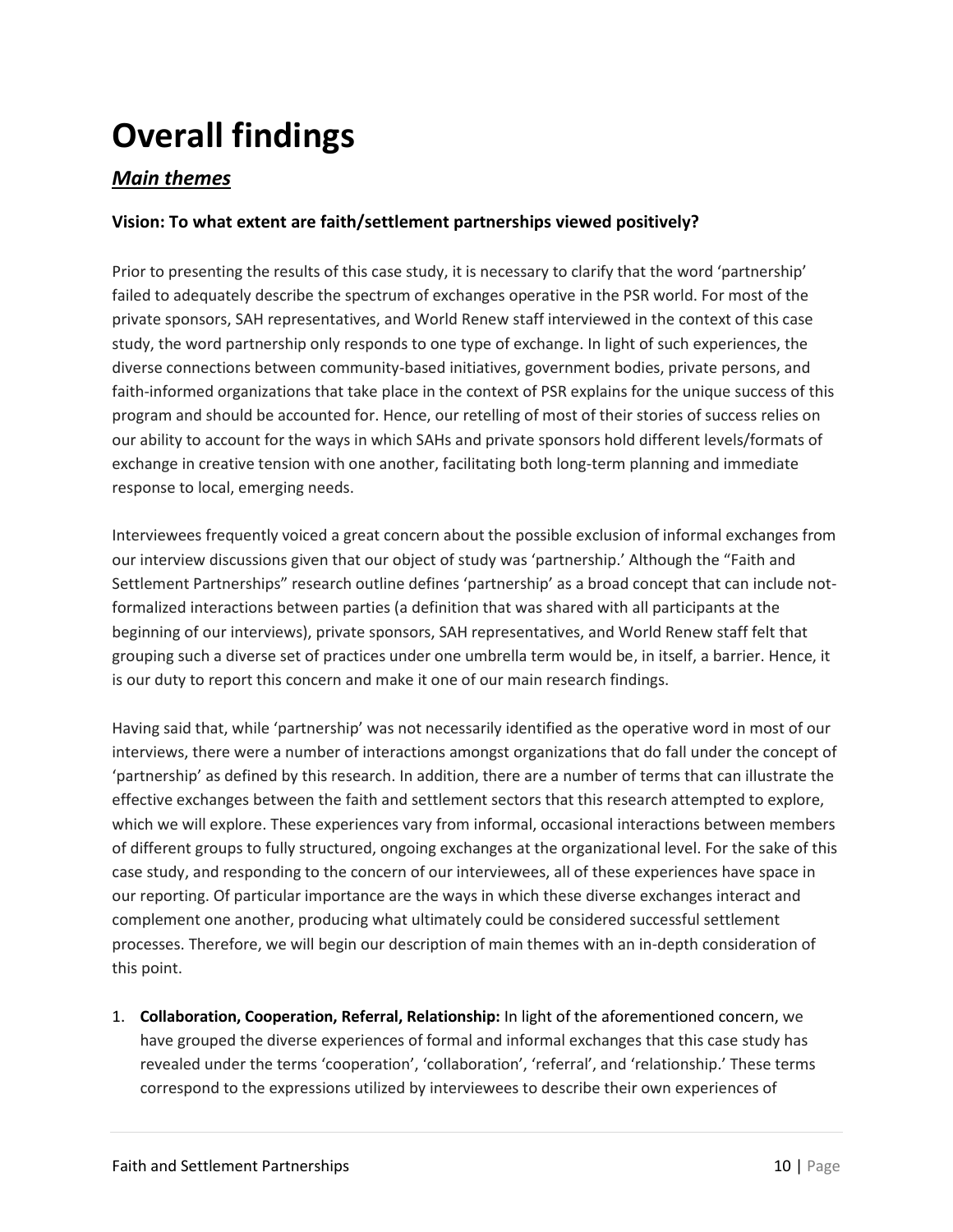exchange and they can be grouped in two categories. On the one hand, it was evident that some of these terms constituted ways for private sponsors or SAH representatives/staff to get at the specific nature of the exchange (cooperation and referral). In some cases, the organizations came together for specific tasks in which both parties cooperated for a determinate period of time. In other cases, the exchange was based on an ongoing chain of referrals of newcomers in both directions (toward settlement and toward faith), an exchange that did not entail them working on the same project.

On the other hand, interviewees were looking for ways to express the perception of the organizations involved in a given exchange about one another (collaboration and relationship). For private sponsors particularly, one of the most palpable concerns about the term 'partnership' was that it made themselves a 'partner' (perhaps heightening their ongoing responsibility in the sponsorship process). This characterization, they felt, did not describe their situation, as most private sponsors are groups of individuals or ad-hoc committees coming together for the specific task of responding to a situation of crisis. Words like 'collaboration' and 'relationship' fit better within the private sponsors' own vernacular whilst allowing them to develop ongoing interactions with the settlement sector that resemble partnerships in the sense outlined by this research. These terms also enable them to describe the ways in which connections first emerge across the faith and settlement sectors. Here are the words of a private sponsor regarding this particular item:

*"Everybody's experience is probably different, a lot of people, I think, didn't know that they could access the immigration services. But it's building a relationship and I think that was a gift to me." – Private Sponsor*

Even when describing their exchange with World Renew (their SAH), the private sponsors clarified that their connection was not necessarily an official link beyond the agreement itself. It is important to mention here that SAHs constitute the single most important interlocutor of private sponsors throughout the sponsorship process and that the private sponsors' perception of their SAHs is key to understanding their take on partnership.

*"Our church is actually non-denominational, so also we're not officially tied to World Renew. But we needed a sponsorship agreement holder, and I had spoken to some other people, North Park Church in London does a lot of that." – Private Sponsor*

To conclude this subheading we decided to include the following quote from our interview with one of the SAH representatives. In this person's account, SAHs serve as brokers of relationships, encouraging private sponsors to establish connections with settlement agencies and other community organizations, and providing the tools needed to turn these connections into a successful settlement outcome. Echoing the language utilized by private sponsors, this SAH representative discussed the importance of relationships for successful sponsorship experiences:

*"We encourage the sponsoring groups to build up connections with the settlement agencies so that they have good working relationships, so that they're known entities,*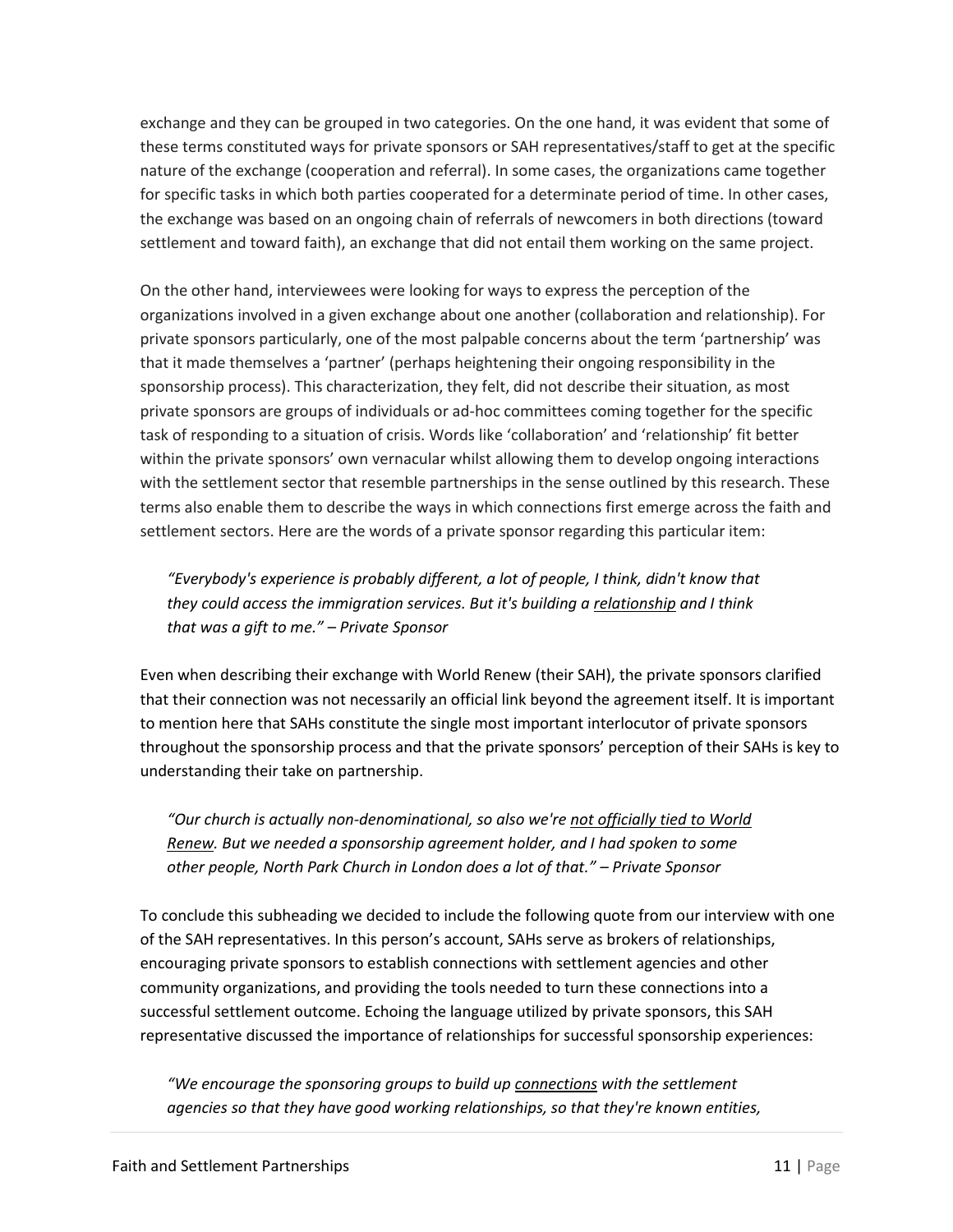*and that they know that they can go to the settlement agencies with particular issues or just ongoing sharing of information and support of the newcomers. We always encourage development of ongoing relationship with the settlement agencies. Not just the settlement agencies, but collaboration with community groups or in the cases where there's particular ethno-cultural groups or communities that they really pursue active engagement and relationship building with those groups or communities. If there's a cultural association or just a community. We may begin by making the introductions and giving them contact info -" – SAH Representative*

2. **National vs. Local:** Two sets of concerns – and respective responses – underline the collaborations emerging in the resettlement of refugees under the PSR program. For the sake of conceptual clarity, we have grouped these concerns under the terms 'national' and 'local.' The reason for including this interaction of national and global, in the section entitled "Vision," is that the exchange between these two levels speaks to the overall vision, objectives, and unfolding of the PSR program. Whereas the high level of partnership between SAHs and government bodies aims to preserve the integrity of the PSR program as a whole, the interactions between private sponsors and local community organizations allow particular sponsorships to take place.

In light of this information, we can certainly say that one of the most relevant themes in our Key Informant Interviews and Focus Group was related to the importance of a feedback loop that develops between national and local partnerships. Local collaborative processes, which for the most part respond to the specific needs of a particular situation, are necessary to ensure the flexibility of the response of the private sponsors to the specific needs of a particular sponsorship case. These collaborations, furthermore, raise awareness amongst the SAHs about the emerging situations, needs, and possibilities of private sponsorship.

Through their interaction with each other and with government bodies (through the Sponsorship Agreement Holders Association/Council, a nation-wide organization with SAHs representation), SAHs report on the changes they have witnessed in their sponsors' experiences thus forging a path for adequate adjustments in national practice and policy. Such adjustments, in turn, affect the reality of private sponsors on the ground, and have the potential to facilitate the process of resettlement in their response to the ever-changing realities of refugees and other newcomers. Although not perfect, this can be a helpful dynamism between the local and the national, which is only possible by virtue of a series of collaborations and partnerships that extend all the way from the sponsoring groups to the Federal Government.

3. **A Model of Emerging Expectations:** Another recurring theme in the Key Informant Interviews and Focus Group was that of the diversity of expectations of all settlement stakeholders. The government bodies, SAHs, private sponsors, and newcomers who enter into the highly relational activity of settlement at times profess radically differing expectations about the process, the partners, and the outcomes. The multiple sets of expectations that each stakeholder brings to the process amplify the complex practical realities proper to newcomers and their host communities.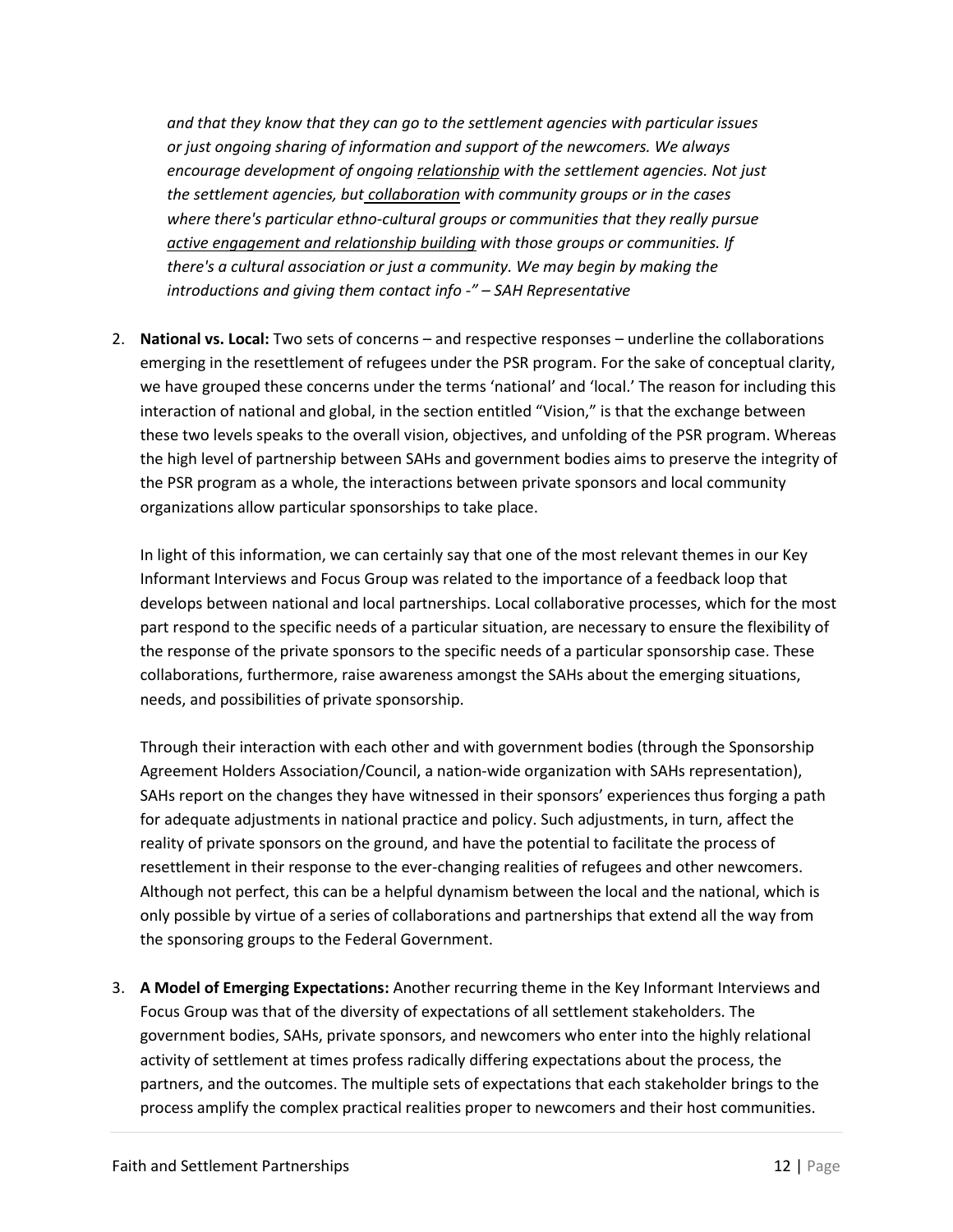The dilemmas that generate such complexity emerge out of concerns about logistics, implementation, personal involvement, vision, etc. Some of the questions mentioned by our interviewees regarding differing expectations were:

- a. What is the ultimate goal of the settlement process?
- b. When should sponsors stop their involvement?
- c. Who should be involved in the process?
- d. What are the most appropriate settlement practices for private sponsors?
- e. What does an ideal settlement process look like?

However, the role of expectations in settlement is not entirely negative, particularly in contexts where there are healthy partnerships of collaborations at work. Perhaps of most importance here is that such expectations only emerge when stakeholders are invested in the process, when they are motivated to deliver successful outcomes. Expectations, therefore, emerge out of the motivations that a group has to actively participate in settlement, whether it be scriptural passages, the mandate of a given SAH, or the government guidelines for practice. Where there are expectations, there are motivations. And where there are motivations, societal transformation is possible.

Our main conclusion under this subheading is that, even if the diversity of expectations of a number of stakeholders is not completely positive, it does not have to be completely corrosive to settlement partnerships. In the context of our case study, expectations are perceived as a double-edged sword that can either facilitate needed partnerships and collaborations or create challenges along the way. For those who have encountered challenges, transparency and awareness of difference between organizations are needed for any collaboration to succeed. The best practices related to us in this regard included constructive relationships and information-sharing, in which there were clear channels of communication regarding expectations amongst stakeholders. One of our SAH representatives summarized it in the following quotes:

*"And I think at the outset, having the constituent group talk about what their expectations are and try and figure out how realistic they are, and try and make sure that they have realistic expectations. And on the other side, you know, having a conversation early on with the newcomers and saying, 'Here's what you can expect from us. Here's what we ... Our role is in this.' And in that context, I always say to people, when we do run into conflict, 'Always come back to the point that our common goal is to work at integration and resettlement.' And so that's what we are working at together. And so, let's ... as we look at what the challenges are ... let's look at that as our goal. So that's one of the things that I suggest to groups as they're working at challenges." – SAH Representative*

*"It really helps to have clear, transparent communication with the government on what can and cannot be changed."– SAH Representative*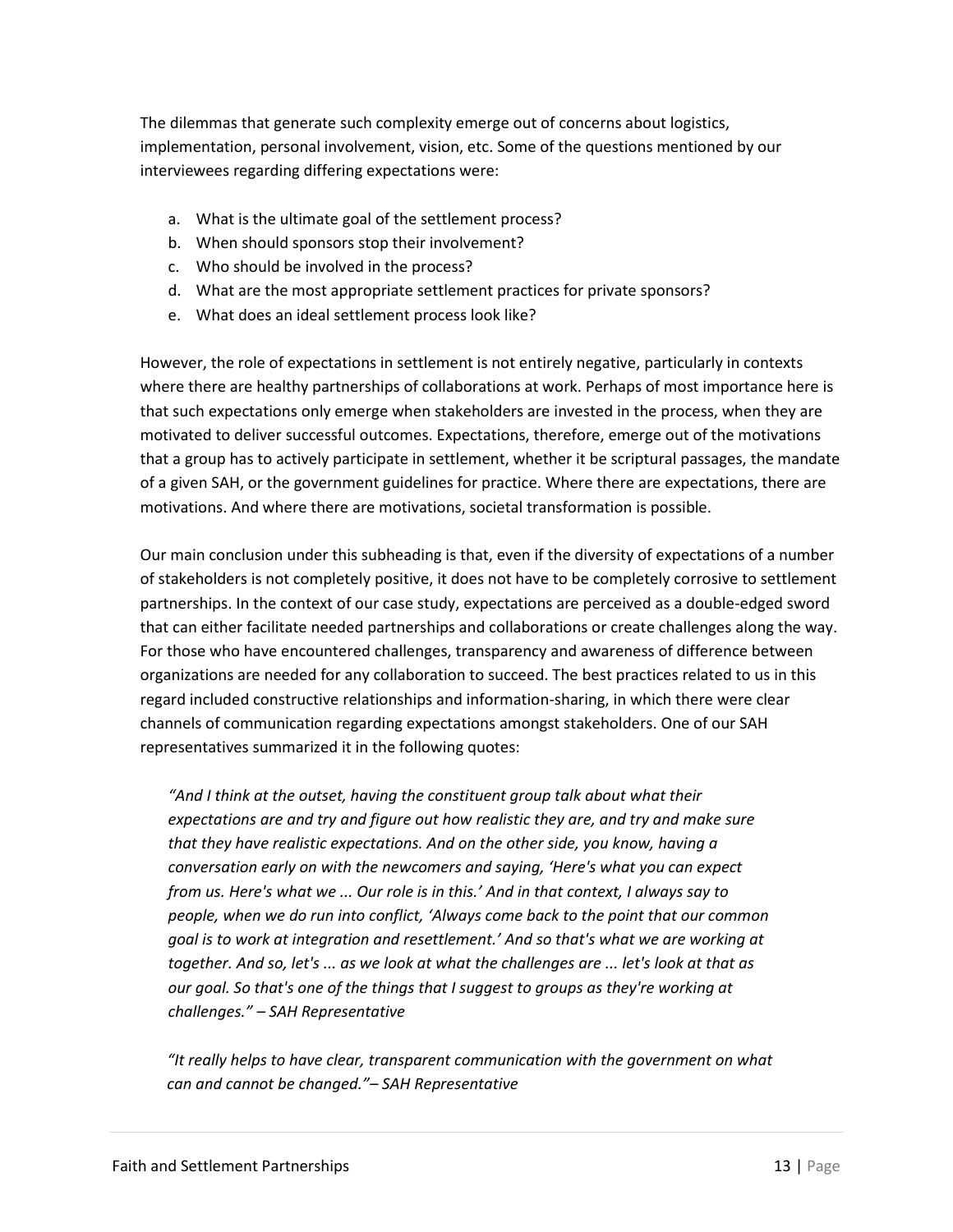From the perspective of this private sponsor, who has dealt with settlement agencies throughout the process, knowing clearly what to expect from the settlement sector was pivotal in creating a positive experience:

*"I think in general, our relationship with settlement organizations was a positive one, where we knew what was available and had contact information, and if we needed help or whatever, they were there to help and assist us or take over things like responsibilities for us, if the settlement organizations needed to. So I felt like overall it was a positive experience. I think for the team, it was learning as you go type of thing, especially because it was the first time that we had done something like this. So I'm sure there are ways that if we do it again, we can make the communication better, or we'll know who's around and available and that kind of stuff. If that makes sense." – Private Sponsor*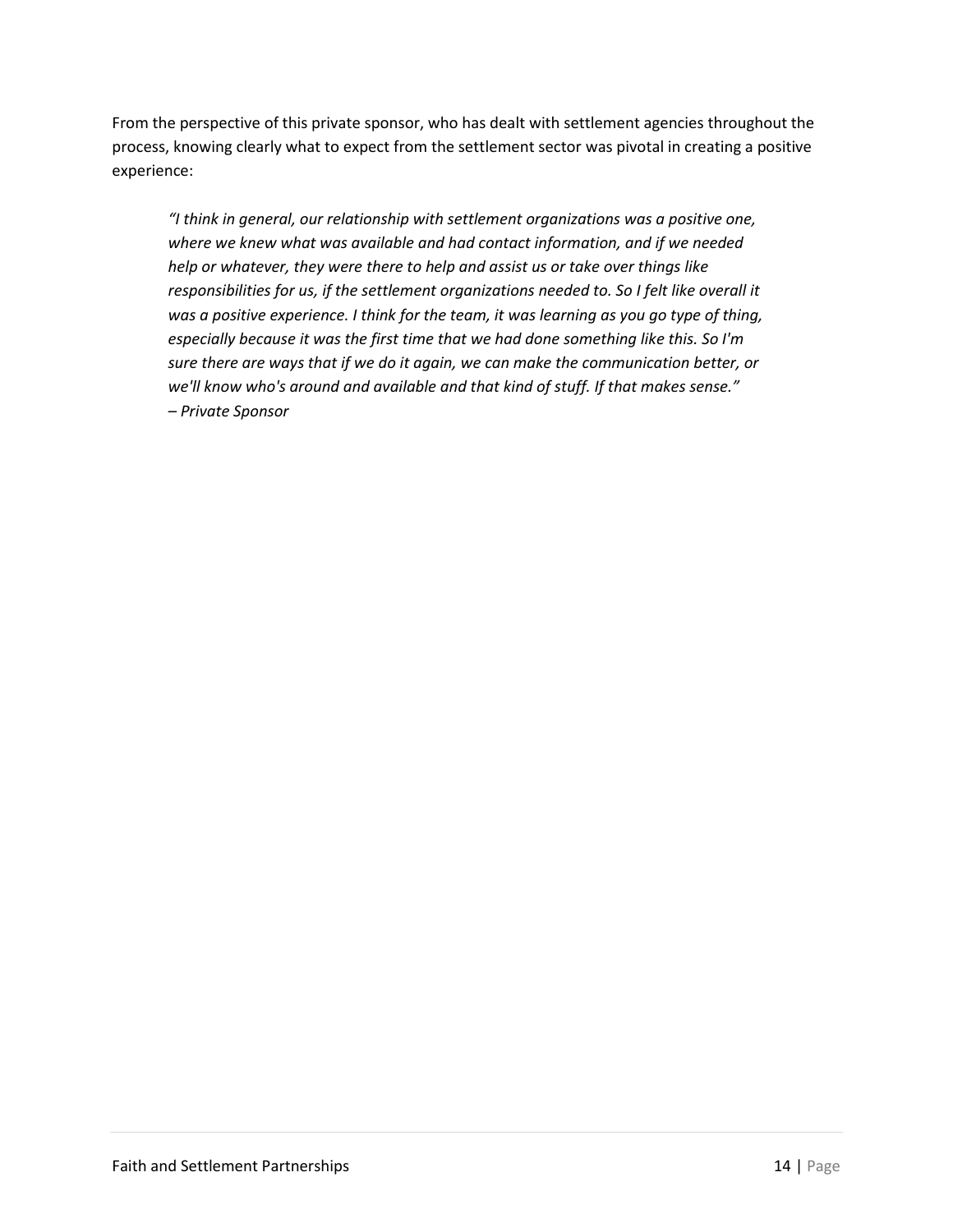### **Structure: What types of partnerships presently exist and how could they be improved?**

As mentioned in previous sections, there are a number of collaborations and partnerships already at work in and around the PSR program. These relationships emerge out of the primary partnership needed to keep the program afloat, that is, the partnership between the sponsorship groups and their respective SAH. Since our case study explores the partnerships developed around World Renew, a faithinformed SAH, and the faith-informed groups that seek sponsorship through this organization, our primary object of study is not a faith-settlement partnership. However, it will become evident that this exchange between faith-informed private sponsors and SAHs generates, structurally speaking, a number of faith-settlement collaborations. In fact, this partnership gives rise to several faith-government lasting exchanges that are not limited to the settlement sector.

The following observations about partnership attend to the overall structural elements of organizations, or interactions between organizations, that facilitate a successful settlement process. We will also attend to those organizational and partnership structures that facilitate other partnerships that will, in turn, benefit resettlement.

1. **SAHs as Partnership Models:** The SAHs' strategic place (in conversation with both government and private organizations) and their success in brokering relationships between the faith and settlement sectors is one of the most significant findings of this research. Firstly, SAHs are partnering organizations by definition, mandated to establishing and facilitating exchanges between volunteers at the ground level, supervisory organizations, and policy makers. Secondly, SAHs can navigate the challenges caused by the encounter between the flexible (and sometimes new) sponsoring groups and the rigidity of governmental structures. Finally, SAHs possess the ability to communicate in "languages" that are meaningful to both government bodies and sponsoring groups. In fact, a significant aspect of the SAH's work can be defined as "translation," consisting in making government documents understandable (accessible) to regular citizens and, in turn, communicating to the government the challenges and needs experienced by private sponsors.

As mentioned in the context, a large number of SAHs have historically emerged from faith communities or faith-informed organizations. This enables SAHs to have a greater understanding of the motivations, processes, and structures proper to the faith-informed sponsoring groups. This knowledge allows SAHs to make faith-informed sponsors meaningful contributors to the secular system that does not always respond to the same concerns and motivations that emerge from faith commitments.

Every private sponsor interviewed in this study characterized their relationship with World Renew as that which made their sponsorship possible. In other words, these sponsors were only able to participate in the PSR program because of the assistance of their SAH. This does not only relate to the sponsoring agreement but to the overall assistance, encouragement, and follow-up throughout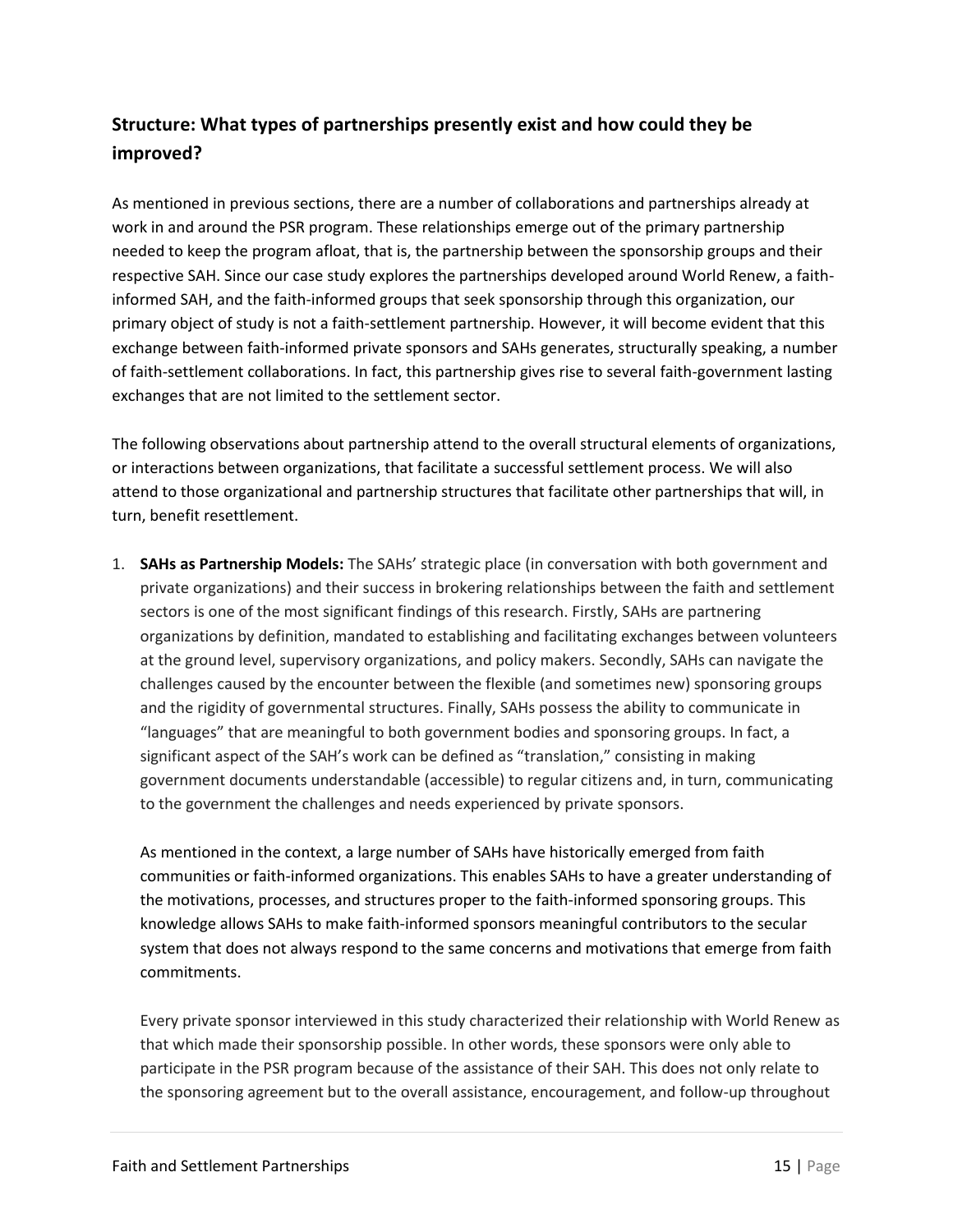the sponsorship process. The work done by World Renew prior to and after the arrival of those sponsored allows the sponsoring groups to feel safe and helps them move through any challenges. The SAH's mediation increases trust on both sides of the faith-settlement divide and minimizes misconceptions. We will close this section with a private sponsor's description of the sponsoring group's collaboration with World Renew:

*"They were mainly ... they were very heavily involved in the beginning, because they had the, were the sponsorship agreement holder with the government. So the fact of choosing a family and everything had to go through them. Mainly an advisory role for us. They ... In our preparation phase, we had [a World Renew staff member] come to our church and do a little bit of a presentation and information night for volunteers and people who are interested. I was the main contact with them through email, just questions about ..., they have a handbook, a refugee sponsoring handbook which gave us the structure for how to form our committee and what we should be focusing on in our meetings. They were helpful in helping us figure out were the finances that we had, what size of a family could we support. Basically, especially in the early stages, lots of*  back-and-forth about some of the more administrative details. Once the family arrived, *and then it started getting down to the on-the-ground stuff, again they were ... They'd check in on us regularly." – Private Sponsor*

2. **SAHs Facilitate Multiple Partnerships:** One of the most significant findings of this case study relates to the multiple levels of exchange that exist between the different settlement stakeholders and government bodies. Although the SAH-private sponsors partnership is primary to the PSR, it does not place the SAH as the only cross-sectoral bridge. Our case study shows that portraying the SAHs as the only points of exchange between sectors is incorrect and counterproductive, and that the SAHs work best as facilitators of multi-layered exchanges between different community organizations, government bodies, and the sponsoring groups.

We are not denying here that, to a certain extent, the role of the SAH is to mediate interactions between government bodies and private sponsors in the SAH's capacity of official agreement holder. More importantly, we are not denying that SAHs continue to moderate a number of the interactions between private sponsors and government bodies throughout the entire sponsorship process. However, these regulated exchanges do not constitute the only occasions in which private sponsors interact with government bodies and, certainly, they are not the only opportunity for both sides of the faith-settlement divide to benefit from each other's contributions.

The SAH representatives interviewed in our case study affirm that SAHs greatly benefit from generating multiple, autonomous channels of communication between the private sponsors and government organizations (such as settlement agencies). From their perspectives, making the private sponsors less dependent on the SAH intervention is beneficial to the entire system, as SAHs often experience great volumes of work. The following quotes show the progress in a particular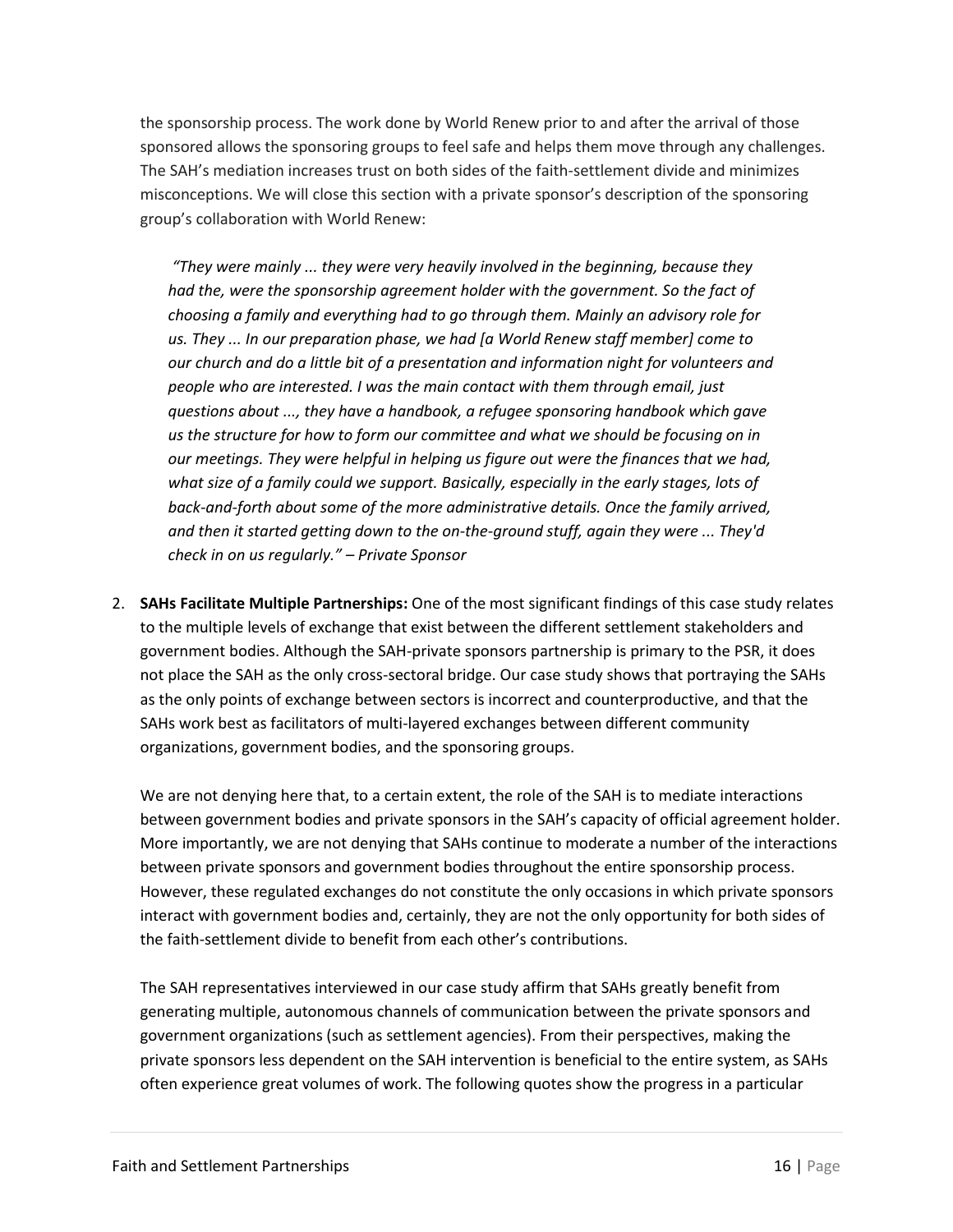sponsorship experience. The private sponsor interviewed here first interacted with their SAH, in this case World Renew, as they processed the sponsorship agreement. The sponsor says,

*"It is a two-way relationship because we are, when we sign the paper saying we're ready for a family, then they provide a list of names that we can choose from, and then once we choose a name to sponsor then they're the ones that then send the paperwork, and they guide us through what to do." – Private Sponsor*

This quote highlights the partnership that is generated between the sponsorship group and World Renew, which is, as we have previously mentioned, the first experience of partnership around settlement for many sponsors. Through World Renew's facilitation, this sponsor was then able to identify a local government office that provided further help in the sponsorship process, building a second relationship of trust:

*"In the very beginning, just setting up was with World Renew, then I was introduced to a lady who heads the ISS in our area, and I pursued that relationship with ISS with this lady, and kept that contact until our refugees, our Syrian refugees arrived, and she became a huge wealth of information." – Private Sponsor*

However, the story does not end there. In light of this sponsor's positive experience interacting with government organizations directly, other cross-sectoral relationships were built, continuing to benefit the resettlement process. The private sponsor says,

*"But when I was introduced to this lady from the other immigrant services, I went and spoke to her and she was great help so actually I stayed working with that group because in the beginning there's a lot of paperwork and because we were a blended sponsorship before, we could access their offices and they were amazing because there was a lot of paperwork. So they helped us through that. I have sent, many of the refugees have come and asked me, and I have actually emailed and again they've been very open to help others in their community." – Private Sponsor*

Although not all partnership/collaboration experiences are as positive, they tend to provide solutions outside the scope of action of the private sponsors themselves. With this in mind, the information exchange that takes place when a partnership is effective is key to the success of the settlement process precisely because is facilitates the complex work in which the private sponsor is involved.

3. **High-level partnership between Ministry and SAHs Council:** As mentioned under "Vision," SAHs interact with government bodies at different levels, for diverse reasons, and in multiple contexts. This case study revealed that one of the most significant ways in which SAHs contribute to settlement is through their interaction with high-level government bodies (by this we mean institutions in charge of practice-outlining and policy-making). Such an exchange takes place through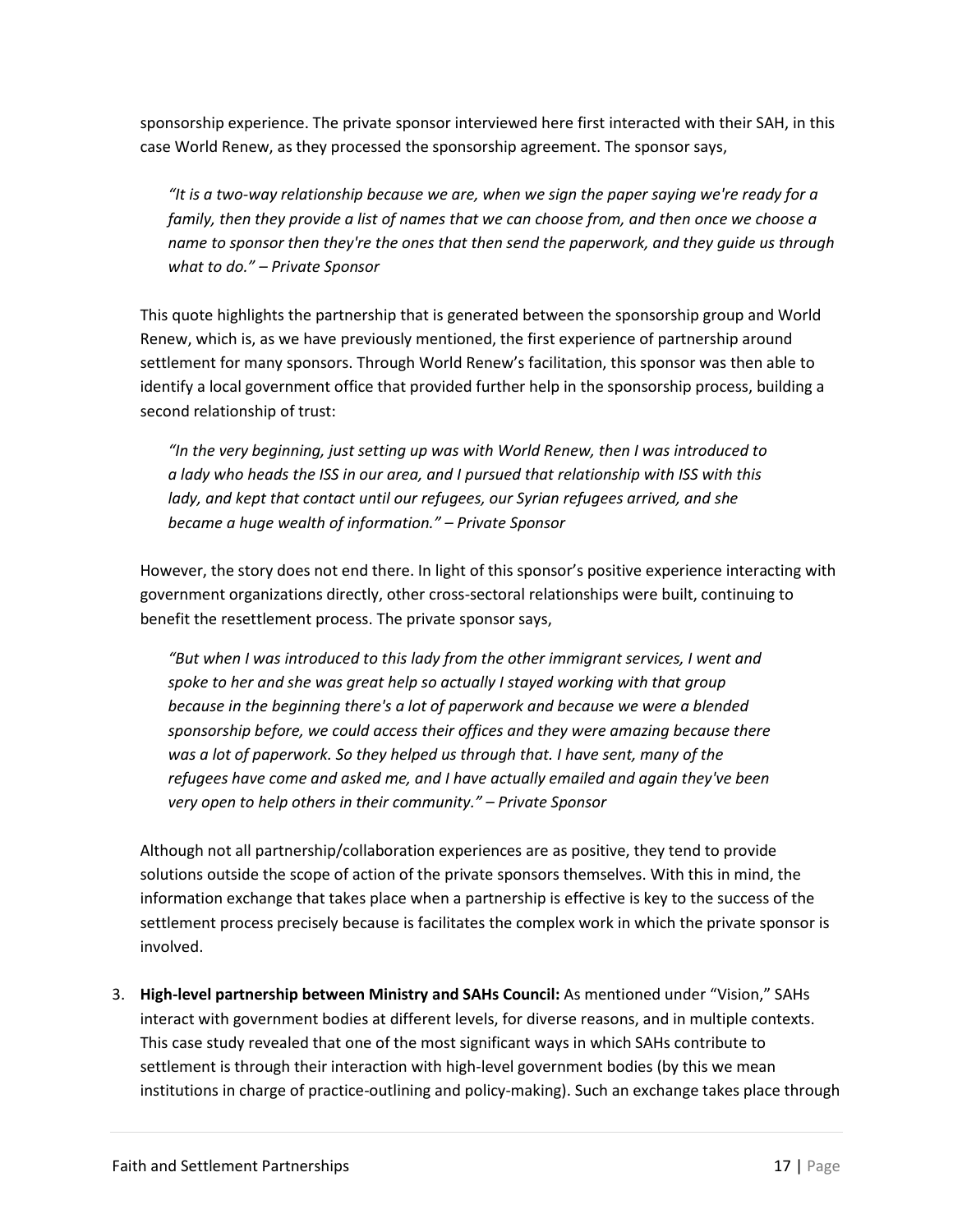*Sponsorship Agreement Holders Council*, a nationwide organization representing Sponsorship Agreement Holders Association.

Although the interaction between the SAH Council and the government bodies is limited to information-sharing practices, SAH representatives interviewed here perceive it to have significant impact in the trajectory of sponsorship and resettlement processes. The practice of dialogue with government officials generates trust among SAHs and enables them to openly share the successes and challenges they experience with the PSR program. Also, hearing explanations for the limits and possibilities of the structures/supports provided by the government enables SAHs to generate open and transparent lines of communication with their sponsors. Through information sharing, the interaction between the SAH Council and the Federal Government shape the national landscape of PSR partnerships and effectively influences the emergence of collaboration at other levels. The trust generated in these high-level discussions permeates other partnerships, as SAHs feel empowered to share the possibilities and limitations inherent to the program.

The following quotes, taken from our interviews with SAH representatives, describe their perception of the role of the SAH Association and its Council in the PSR program:

*"So all the sponsorship agreement holders, or SAHs, can join this association and we act as a kind of an umbrella organization for the sponsorship agreement holders. And, in particularly, the council… which is eight members who are elected annually... one of our key roles is to be on what is called the NGO government committee. And that's a meeting... between SAH council and people from immigration, refugee, and citizenship Canada. So we meet with them two, three times a year face-to-face, and we also meet with them on the phone, typically monthly, to talk about issues. So, that's what that does. We also try and ... We're just working on our strategic plan going forward... And so there are a number of things. One, is this liaison work with the government ... with the refugee branch in IRCC. But there are other things, like trying to support SAHs as they work together regionally, work at making sure that there's training, working at the message that the general public has about refugees, in general, and resettle refugees, in particular. And so those are just some of the things that we focus on as an association and the council that guides that." – SAH Representative*

The description provided here outlines the general areas of work of these organizations. It gives the reader a sense of the multiple fronts of action that can be affected by the exchanges allowed by these partnerships. The following quote, with which we will close the present section, articulates the benefits of successful partnerships, where practical exchanges allow the parties to generate trust, making it more likely for other partnerships to emerge. It also speaks to the challenges in achieving balanced exchanges that will benefit all stakeholders. The SAH representative says:

*"More specifically, the work on the council ... there's definitely the official information*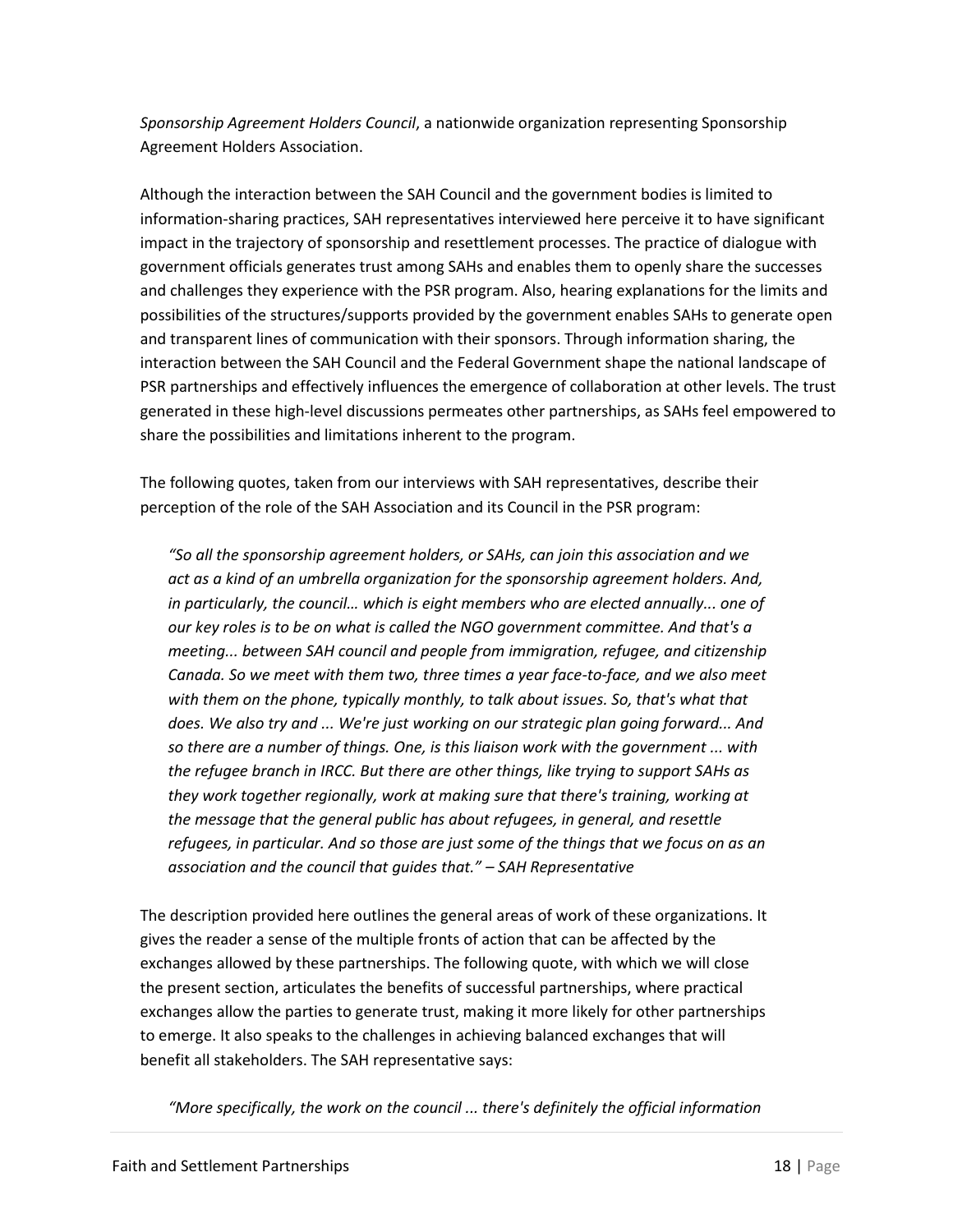*that is provided within the context of the NGO government working committee. But in the efforts of that, the council is also trying to foster a good working relationship. They have gone above and beyond multiple times in trying to provide context for understanding, especially if it was a decision around something that we'd asked for that we weren't happy with the outcome ... it wasn't the outcome we were hoping. They have really tried to explain it, and in some situations we've been able to give feedback and found that things have changed. It's definitely a delicate balance," – SAH Representative*

4. **Multi-sector cooperation (community partners around the PSR program):** PSR calls for, and results in, partnerships beyond faith-settlement. In some cases, it extends beyond the limits of the sponsoring bodies, the SAHs, and other government agencies. The possibilities and limitations of the private sponsorship program lead communities to seek help from other community groups, generating collaborative groups to sponsor, to assist those who they are sponsoring, and to provide ongoing support beyond the limits of the program. Although interview participants only mentioned these structures in passing, it is key for us to report that this is an outgrowth of the partnership frame developed within PSR and something to attend to in future research.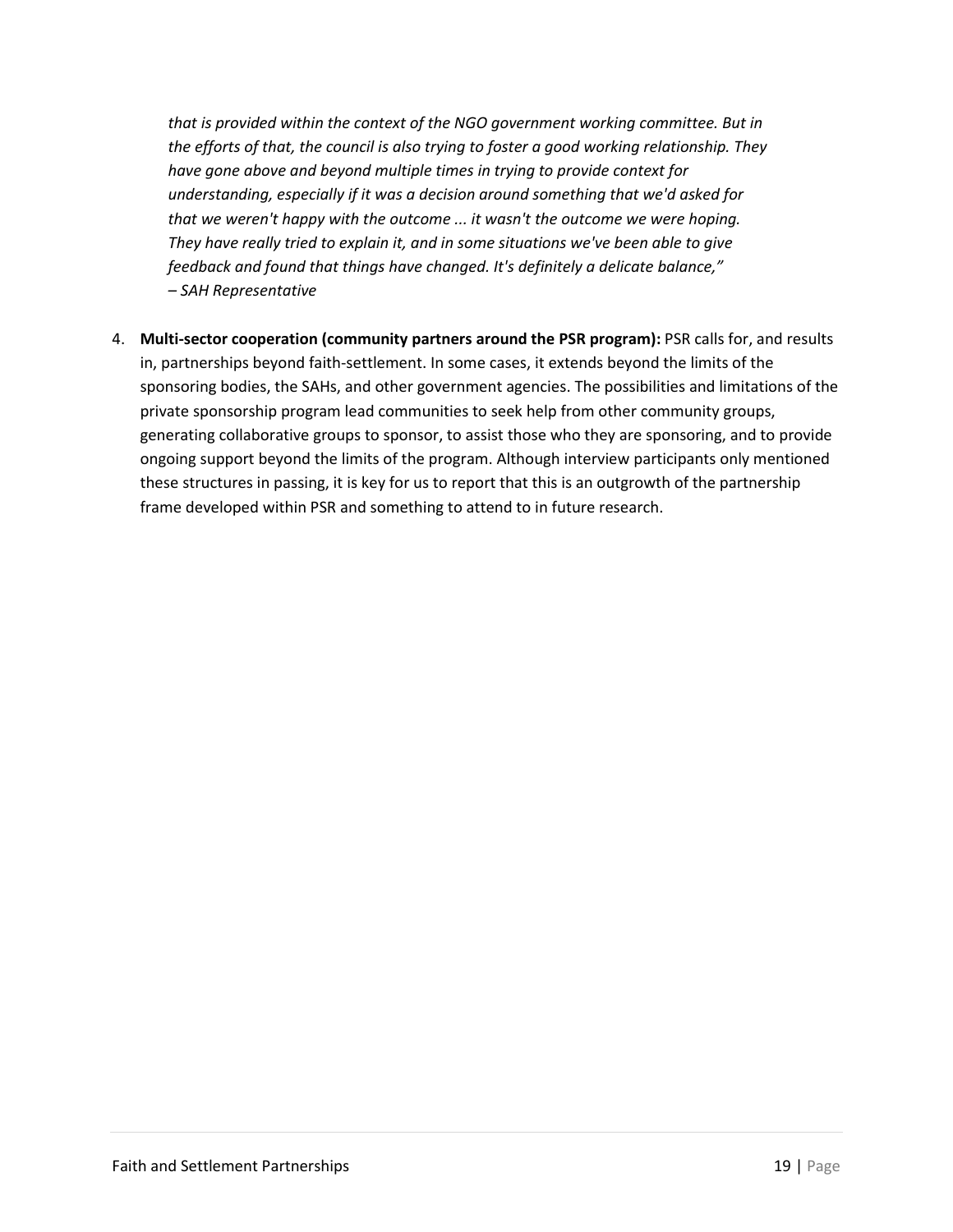### **Process: How can effective partnerships be better facilitated?**

The information we gathered on the theme of Process is less detailed than the information obtained regarding the other two major themes of this research. We attribute this to the fact that PSR stakeholders share perspectives around the vision and structure with greater ease. Of those partnerships developed through the PSR program, many involve radically diverse views of and approaches to the processes needed to enable the flourishing of new partnerships and the success of settlement. In other words, elements like trust and common organizational language, which respond to vision and structure, are easily identifiable by sponsors, SAHs, and government bodies as common goals. Contrary to that result, the interviews and focus group revealed that specific processes could be counterproductive –in light of the particularity of every sponsorship case and of the complex reality of partnerships between organizations with completely different organizational cultures, motivations, and expectations.

The following is a summary of the process-related items that we were able to trace through this case study, drawing the reader's attention to the themes that emerged within sponsor and SAH representative interviews alike. However, we have decided to highlight under the subheading "Walking Alongside Refugees" a theme of great importance to private sponsors, perhaps the principle that most effectively shapes their participation in the PSR program.

1. **Walking Alongside Refugees:** From the perspective of private sponsors, perhaps the most significant aspect of the settlement process under the PSR program is companionship. Although most private sponsors interviewed in this case study claim that it cannot be properly documented, they also argue that the unfolding of the life of a community in which newcomers are meaningfully integrated depends on developing proper practices of companionship. Many of our interviewees coincided in labelling this contribution as private sponsors "walking alongside refugees," describing it as the process through which the sponsors get to become companions of the newcomers in their path to culturally meaningful integration. Although some of these private sponsors have dedicated years to prepare their communities financially and organizationally for the arrival of the newcomers, what they perceive as the most transformational time is their ability to be there for them as needed, providing a timely network of support as new challenges arise:

*"Our main goal is to create a network around our refugees, a network that allows us to walk with them through the hardships they experience in this country. As Private Sponsors we are responsible… sometimes we work with broken hearts, but working together with others alleviates some of the pain." –Private Sponsor*

Private sponsors not only see this as one of their fundamental contributions to settlement in Canada but as the marker of the PSR program, a marker that makes this model qualitatively superior to other avenues of settlement. Because of their proximity to the newcomers, private sponsors sustain that they can provide an effective network of support, which evolves according to the newcomers'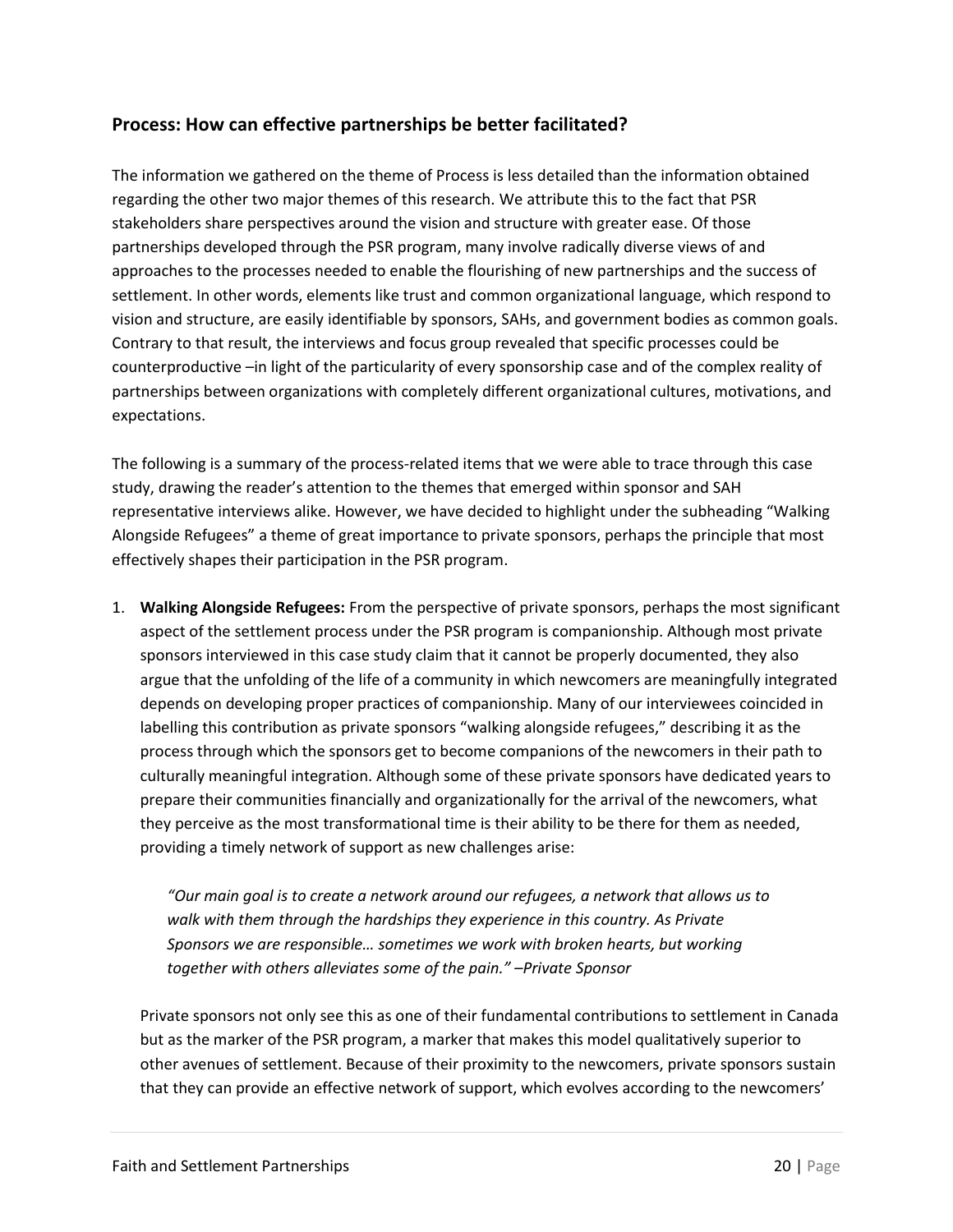needs, setting them up for success. In fact, many groups who have been involved in sponsorship continue to "walk with newcomers" informally after the end of the program. One of our respondents explains,

"*So she figured out how to get a church to walk alongside them, to start teaching them English because it helps to get them in the community, to get other people involved in some of the government-sponsored families. So that's another thing that sort of developed here, a number of churches, instead of sponsoring, they came alongside to help them English, and to become friends with them." – Private Sponsor*

Whether informally of within the PSR program, this "walking alongside" newcomers is key to understanding the number of collaborations and partnerships that can work in favour of the newcomers through the mediation of private sponsors. Setting up a network of support such as the one mentioned here naturally evolves in the establishment of partnerships and collaborations between long-term sponsors, community-organizations, government agencies, and local businesses. These networks benefit both the newcomers and the private sponsors as they undertake new sponsorships.

2. **Importance of the figure of cultural/cross-sectoral bridge-builders:** One of the most significant challenges in developing working faith-settlement partnerships is the "linguistic clashes" between the two sectors. Building trust and developing lasting relationships can only be done if there are proper channels of communication. Such channels, nonetheless, do not depend exclusively on the structures that facilitate encounters between organizations; they also depend on developing processes that will effectively generate understanding of the language used by their respective partners. While faith-informed partners speak about the settlement process in terms of "welcoming" and "walking alongside", settlement partners will usually refer to it as "resettlement" and "integration." This is only the most obvious of a number of linguistic differences. In light of such differences, partnerships within these sectors are more likely to succeed because of a shared language. One of the SAH representatives describes this phenomenon as follows:

*"…we've had groups… who aren't church-based, they just want to be involved, and we do that. But when we're working with faith groups, it gives us a ... We have a certain language that we can use in terms of ... this is a mission, this is a calling, we are called to do this and we can use that sort of language and put it in the context of our faith, but also the faith of the people who are going to be directly involved in the resettlement. So I think that's one thing to ... that helps us. Our executive director said something once about ... what did he say? He said that our faith informs what we do, it doesn't inform who we work with. So we will work with where we are, but it informs what we do. And so that's, I think, something I try and remember." – SAH Representative*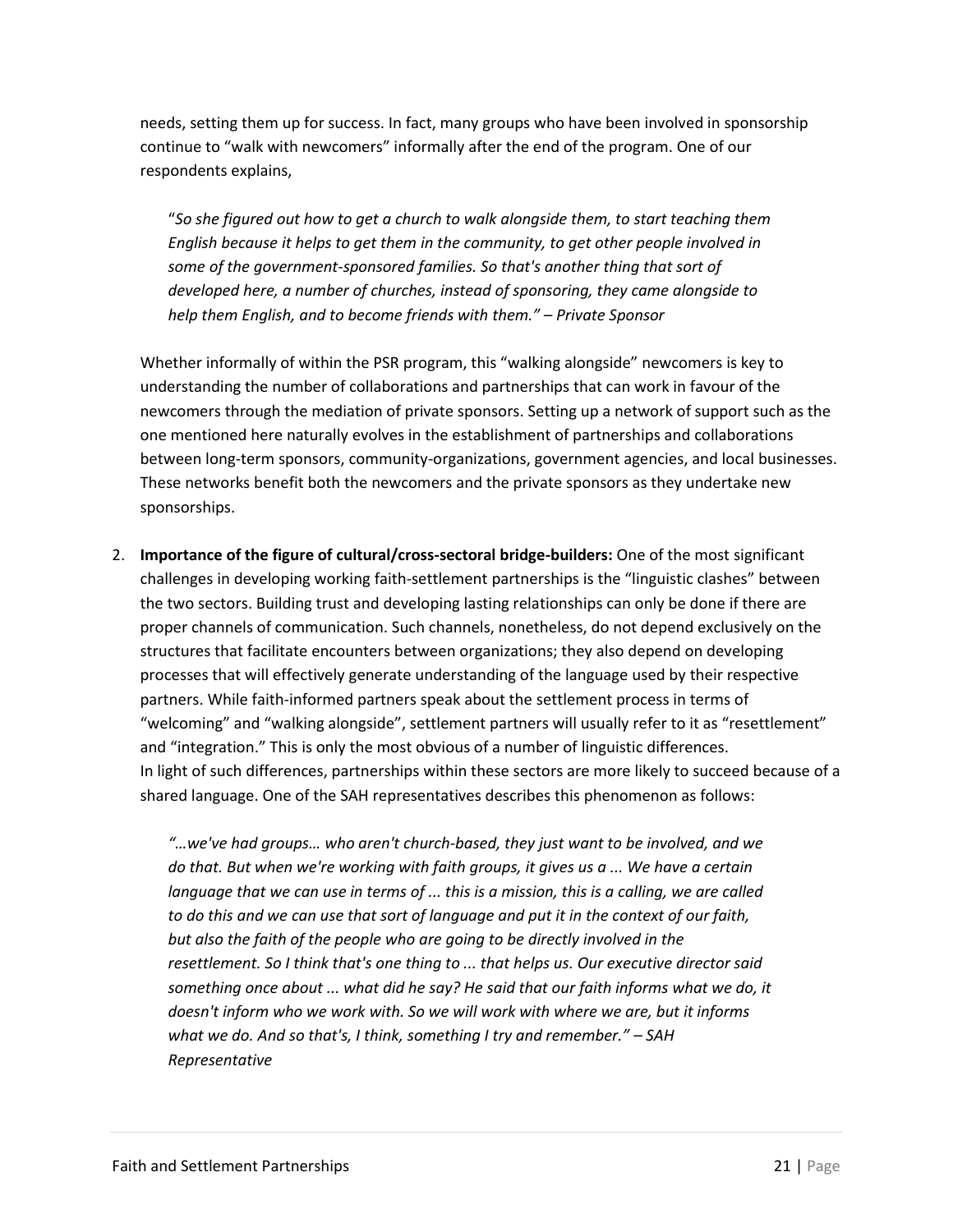The ease of working with groups that have a common goal and language diminishes when faith and settlement partnerships emerge. A shared goal and defined structure are not enough to ensure the sustainability of cross-sectoral relationships, particularly in the context of sectors like faith and government –both of them with somewhat rigid internal nomenclatures. One of the SAH representatives interviewed identified this linguistic challenge in the context of motivations, as faith and settlement organizations struggle in effectively communicating their motivations to each other:

*"And his basic point was, there is kind of a disconnect between government people and people of faith because for faith communities that are involved in refugee work, their faith really informs why they're involved in this. But government people, they tend not to ... I mean, they may not be a part of the faith community and so they don't quite understand that motivation." – SAH Representative* 

Later in the interview, this SAH representative highlights that meaningful conversation is key to overcome the challenge around motivations. The SAH representative says:

*"In terms of working with the government, it's really about building long-term relationships and conversations, going together and meeting, and having a mutual respect sort-of thing. I understand where you, as in government people, are coming from and I want to make sure that you understand where I'm coming from. So mutual respect and being able to have frank and open discussions about this is what we need to deal with." – SAH Representative*

According to most of our interviewees, a practice that helps develop meaningful conversations is the appointment/election of bridge builders. This is, in fact, a figure that has emerged from the partners' experience in settlement. Given the cultural difference that often exists between newcomers and sponsors/settlement workers, cultural bridge builders are contacted to assist in the interaction with the newcomers. Cultural bridge-builders facilitate communication and increase trust. Here is a short description of their role:

*"The other is to find a cultural bridge builder. Someone who has ... who's maybe been in Canada for a number of years and has a sense of the context, but also comes from the place where the newcomer is from and can say, 'Okay, here's what it's like here, and I know it sounds crazy from your perspective. I know, I felt that way too. But here's ... I will try and help you understand why Canadians are this way.' And so somebody who has a different voice and can ... Is maybe trusted in a new way ... or in a way that somebody who's not from their culture might be trusted. And so those are a couple of the ways..." – SAH Representative*

Extrapolating this idea to the context of faith-settlement partnerships has proven very effective, as the cultural and linguistic difference between these sectors follows the same pattern as the relationship between newcomers and those welcoming them.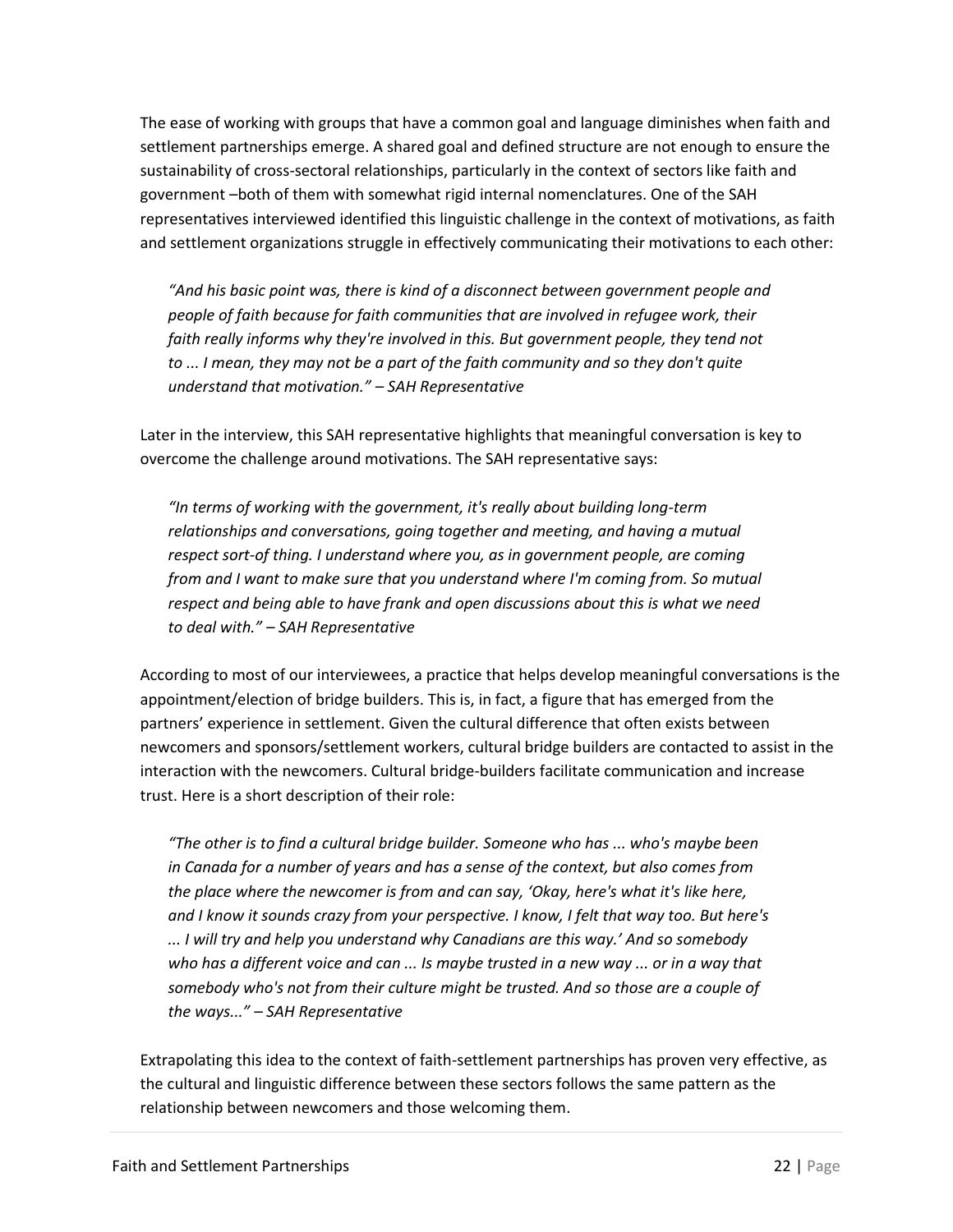3. **Blended programs appear as creative solutions:** A brief final note should be added in relation to blended programs in the context of partnership. Sponsors and SAH Representatives coincide in affirming the benefits of blended programs, particularly as such combined initiatives further the collaboration that is currently emerging amongst a number of settlement and community stakeholders. Blended programs offer a platform for further collaboration, outlining processes in which both faith and settlement sectors have a more defined role. This helps clarify direction thus facilitating conversations. One of the private sponsors interviewed, who followed the Blended Visa Office-Referral program, described its benefits as follow:

*"And the Blended Visa Office-Referral was that way for us, because the ... So a success was that we didn't need to really have super long conversations about who are we gonna support and what's this gonna look like. We just knew that there are these people that need to be supported, and they've already got a lot of things done and they're just waiting for sponsors. So that was very appealing to our group, just so we can just get right to business and try to get them over here and start sponsoring. And it was also helpful to know that there was some sort of income support from the government. I think we had raised enough money, but then it allowed us to either ... well we still need to have this conversation, but to be ... any of the excess money that we have, either generous to the refugee family, or designate it to another refugee initiative or something like that. So it provided us a bit of overpay, and financially we weren't as tight as we would be." – Private Sponsor*

The blended program allowed this sponsor to avoid some of the pitfalls encountered by other sponsors in their interaction with government partners, holding great promise for the future of faith-settlement partnerships.

### **Conclusions**

Private sponsorship in itself is a partnership between government and not-for-profit organizations. A significant amount of these not-for-profit organizations are faith-based or faith-informed. This is why private sponsorship is a significant area of emerging faith-settlement partnerships. Therefore, the recommendations regarding best practices for the PSR program that can be surmised from this case study can be extrapolated as recommendations for faith-settlement partnerships.

In an attempt to clearly outline this report's conclusions, we will divide these into Recommendations for Sponsorship Agreement Holders, private sponsoring groups, settlement and settlement-related agencies, and other government bodies. As we have outlined throughout this study, SAHs are in themselves the point of contact between the faith and settlement sectors. In most instances, their role establishes connections between organizations on both sides of the state-settlement divide, 'translating'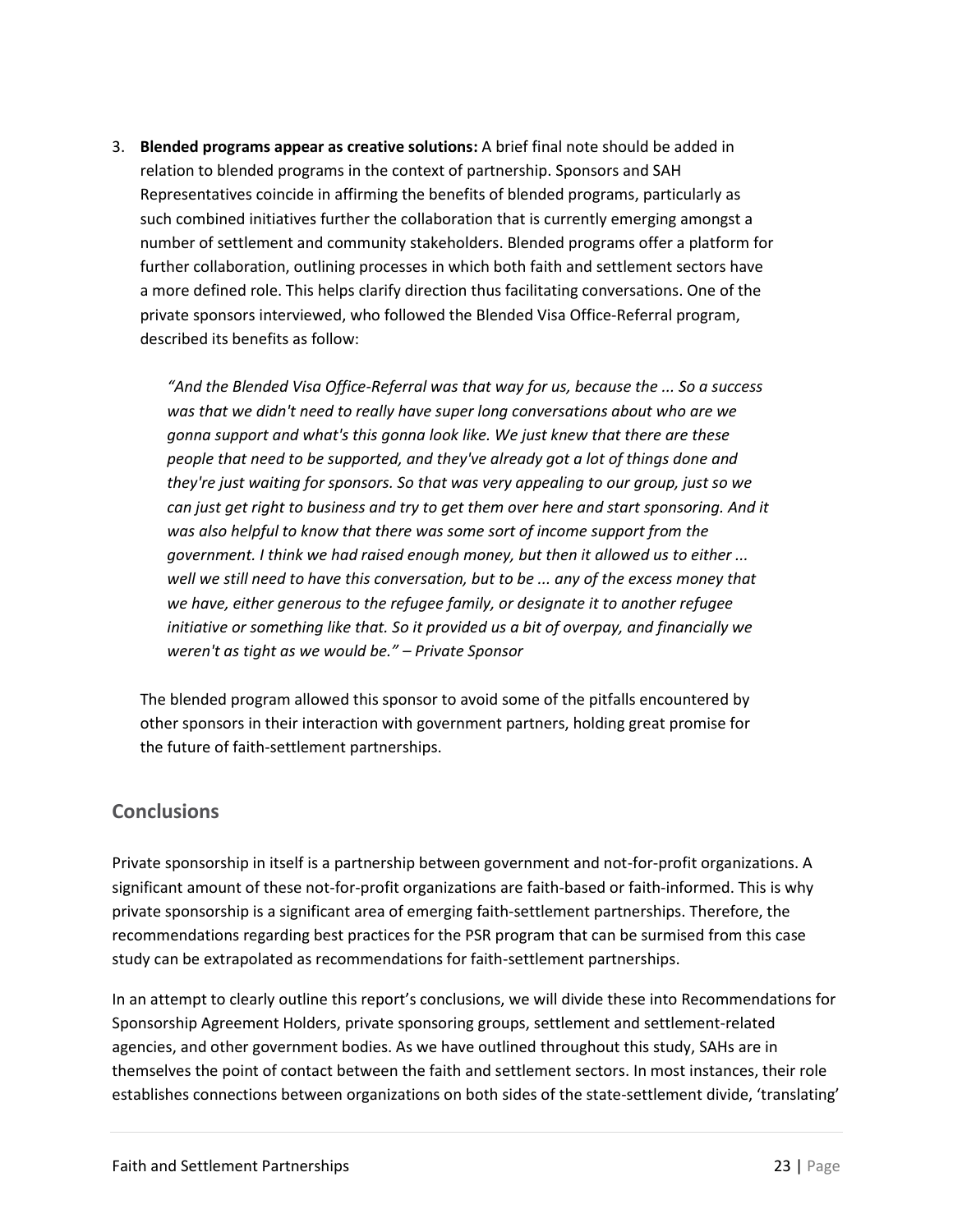information, providing stakeholder's data, and accompanying private sponsors through government channels. Our recommendation for these organizations is to be vigilant and clear about the limitations and expectations on both sides of the aforementioned divide. We believe this will foster an attitude of trust among private sponsors and greater awareness of the private sponsors' reliability for the government partners. The following two quotes from our interviews illustrate this recommendation with great clarity:

*"So I think the recommendation would be that settlement organizations should make it a huge priority to, if they're dealing with a private sponsorship or a community group sponsorship or something, is to be reaching out to the sponsoring group. Because we don't have all the information and may miss things, basically." – Private Sponsor*

*"I think that the key point I mentioned before, is mutual respect. I've seen some people who, on both sides, who don't have that and so it's ... you can tell that the relationship is strained and it's harder to get things done. Not impossible, but more difficult. So making sure that that mutual respect is there. And, again, another thing I said before, is making sure that there are frank, open conversations and at times saying, 'Look, this is just between you and me. We are going to ... This is the way I see the situation.'" – SAH Representative*

Private sponsors constitute a significant Canadian contribution to the refugee settlement landscape of the world. Perhaps no other program empowers communities to facilitate integration the way in which PSR achieves this. However, private sponsors continue to struggle with the rigidity of government forms in the face of the ever-changing challenges of those whom they sponsor. Our case study identified a number of cases where partnerships with local settlement agencies help alleviate this challenge. Henceforth, our recommendation is for private sponsors to identify and approach settlement agencies in their area, independently from their interaction with the SAHs.

Finally, our case study illustrated the importance of the high-level interaction between government bodies and the SAH council. The regular encounters between SAH and government representatives have generated an atmosphere of trust, open communication channels, and effective policy. This partnership must be fostered and made widely-known as it will help avoid misperceptions, building effective bridges that are easily replicated at other levels of faith-settlement exchange. The following comment from one of our interviews helps illustrate this point:

*"Just basically broadening the circle of mutual respect and conversation. And once a year, we do have a meeting with the Refugee Sponsorship Training Program and they ... The goal is training, but you have people from IRCC there who are doing part of the training and that's been a great opportunity for some informal conversations to happen. It's been a great way for people to ask directly, you know, say a visa officer or someone who's been a visa officer in the past, you know, so, 'What is it like?' And I've seen in those meetings, how people say, 'Oh, I never thought of it from that perspective.' And so that's both sides I think. So yeah, more opportunities for this*